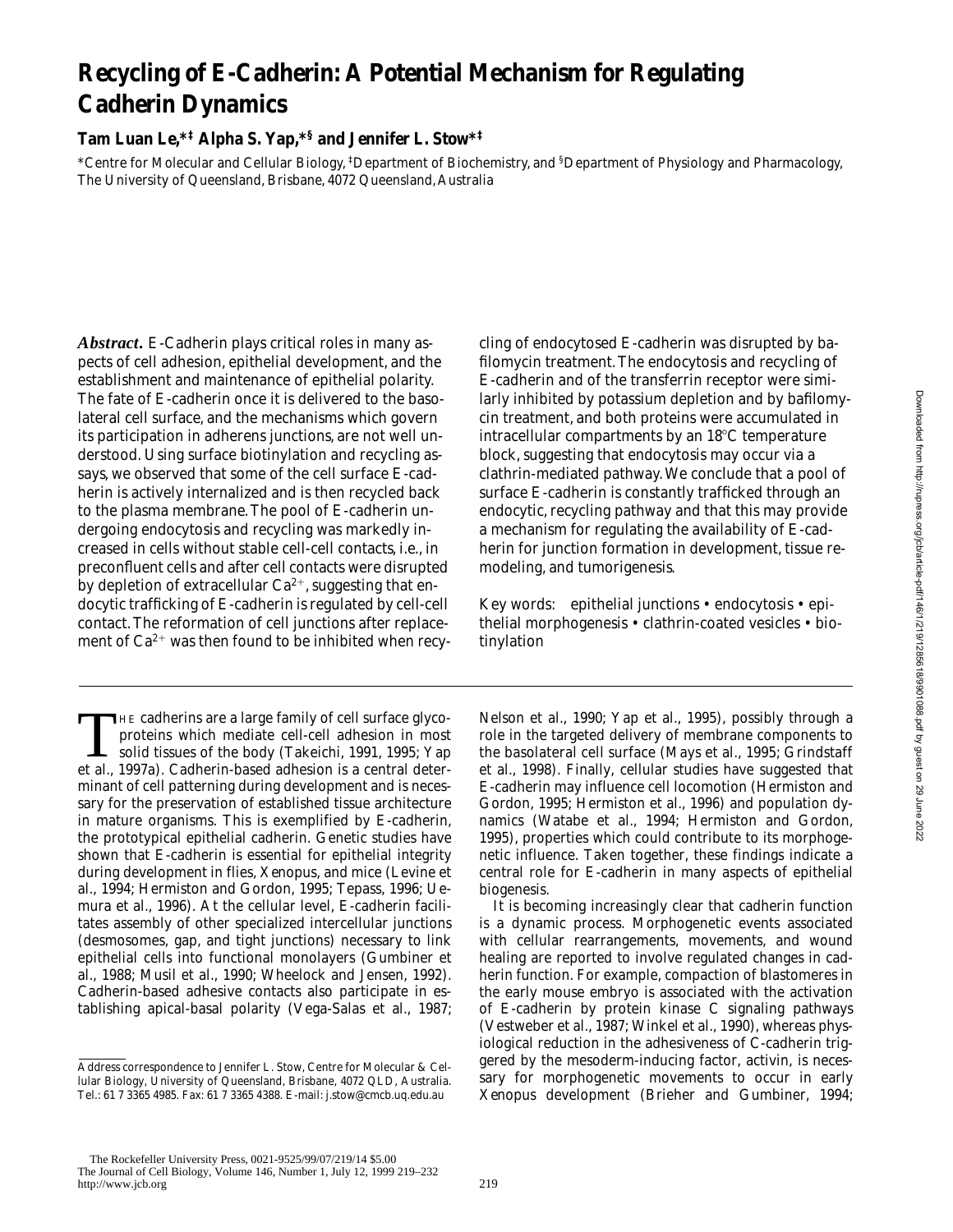Zhong et al., 1999). In postnatal life as well, morphogenetic movements in tissues with rapid turnover rates, such as the gut epithelium, are likely to involve the continual breaking and reforming of cell-cell adhesive contacts (Gumbiner, 1992).

In contrast to the signals which may regulate cadherins, much less is known about the effector mechanisms which cells utilize to modulate cadherin adhesive function (Yap et al., 1997a). One potential mechanism is dynamic turnover of cadherin molecules on the cell surface. The amount of cadherin protein expressed on the cell surface clearly influences cadherin adhesiveness (Angres et al., 1996; Yap et al., 1997b). Several observations suggest that cadherins may undergo regulated trafficking to and from the surface. Isolated epithelial cells commonly display a prominent intracellular pool of E-cadherin which appears to be recruited to the cell surface upon cell-cell contact (McNeill et al., 1993; Adams et al., 1996; Myat et al., 1998) implying the existence of a trafficking pathway for targeted delivery of E-cadherin. Conversely, chelation of extracellular calcium  $(Ca^{2+})$  induced the internalization of intact adherens plaques or large plaque fragments, including molecules such as E-cadherin (Kartenbeck et al., 1982; Duden and Franke, 1988; Kartenbeck et al., 1991). The developmentally regulated uptake of cadherins from the surface, with accumulation within intracellular vesicles, has also been observed in some instances of epithelial-tomesenchymal transformation (Miller and McClay, 1997). These observations suggest that surface expression of E-cadherin may be influenced by the balance between transport processes that deliver proteins to the surface and endocytotic mechanisms that mediate uptake and recycling of membrane components.

In this study we have investigated the endocytosis and recycling of detergent-soluble surface E-cadherin in MDCK cells. Our studies indicate that E-cadherin at the cell surface is not automatically incorporated into stable junctional complexes. Instead, even at steady-state in confluent monolayers, at least one pool of surface E-cadherin remains subject to endocytosis and is recycled to the cell surface via a post-Golgi endosomal pathway. The proportion of E-cadherin in this recycling pool is increased in the absence of stable cell-cell contacts—in preconfluent cells and after cell-cell contacts are disrupted by chelation of extracellular  $Ca^{2+}$ . We suggest that the regulated uptake and recycling of surface E-cadherin provides a mechanism for the dynamic modulation of cadherin expression and cell adhesion.

## *Materials and Methods*

### *Cell Culture*

MDCK cells, strain II, were grown and passaged as described previously (Narula et al., 1992) in DMEM with 10% FCS and 2 mM glutamine in 5%  $CO<sub>2</sub>$  and 95% air. Cells used in experiments were plated on semipermeable polycarbonate filters (Transwell; Corning Costar) as confluent monolayers or plated on glass coverslips at different densities. Confluent monolayers were plated at confluent density and maintained for 1–3 d before being used for experiments. Preconfluent cells were seeded sparsely on coverslips and used at day 3 after plating, at which time the cultures contained discrete islands of cells which had not yet fused to form larger patches of polarized cells. For experiments requiring depletion of extracellular  $Ca^{2+}$ , cell monolayers were washed twice with  $Ca^{2+}$ -free PBS, and

then incubated in serum-free DMEM supplemented with 2.5 mM EDTA. For some experiments, cells were incubated in 10  $\mu$ M cycloheximide to block protein synthesis (Lever, 1979). For some experiments on endocytosis and recycling, cells were incubated in normal DMEM containing  $1 \mu M$ bafilomycin A1 from *Streptomyces griseus* (Sigma Chemical Co.) for 1 h at 37°C. Bafilomycin  $A_1$  is a specific inhibitor of vacuolar type H<sup>+</sup>-ATPase proton pumps and has been reported to cause a twofold retardation in the rate of recycling of human transferrin receptors (TfR)<sup>1</sup> back to the cell surface in CHO cells (Presley et al., 1997).

#### *Antibodies*

A mouse E-cadherin antibody (3B8) raised against MDCK E-cadherin (a kind gift of Dr. Warren Gallin, University of Alberta, Edmonton, Alberta, Canada) was used for immunofluorescence experiments. For immunoblotting we used a mouse monoclonal antibody against human E-cadherin (Transduction Laboratories) or a rat monoclonal E-cadherin antibody (DECMA-1; Sigma Chemical Co.). Other primary antibodies used include mouse monoclonal against  $\beta$ -catenin (Transduction Laboratories), mouse monoclonal antibody 6H directed against the Na<sup>+</sup>K<sup>+</sup>ATPase  $\alpha$  subunit (a generous gift of Dr. M. Caplan, Yale University, New Haven, CT), mouse anti-TfR (Zymed Laboratories), rabbit anti–rab 5, and rabbit anti–rab 7 (both provided by Dr. Chavrier, European Molecular Biology Laboratory, Heidelberg, Germany). Secondary antibody conjugates used were sheep anti–mouse IgG-Cy3 (Jackson ImmunoResearch Labs), goat anti– rabbit IgG-Cy3 (Sigma Chemical Co.), goat anti–rabbit IgG-ALEXA 488 (Molecular Probes), HRP-labeled goat anti–mouse IgG (Bio-Rad Laboratories), and HRP-labeled sheep anti–rat IgG (Amersham Life Science).

#### *Immunofluorescence Staining*

Cells were fixed in 4% paraformaldehyde in PBS for 90 min and then permeabilized for 5 min in PBS containing 0.1% Triton X-100. Cells were incubated with primary antibodies followed by incubation in secondary antibodies using PBS containing BSA as a blocking buffer. Cells were mounted in 50% glycerol/1% *n*-propyl-gallate in PBS and viewed by confocal microscopy on a Bio-Rad MRC-600 confocal laser scanning microscope mounted on a Zeiss Axioskop or by epifluorescence on an Olympus Provis X-70 microscope. Images were collected with an Olympus CCD300ET-RCX camera using NIH image software. Intensity measurement values were obtained from analysis of multiple fields in duplicate images on the confocal microscope. Image analysis was performed by measuring the total and relative fluorescence intensities using SOM software.

### *Cell Surface Biotinylation*

MDCK cells grown on filters were incubated with 1.5 mg/ml sulfosuccinimidyl 2-(biotinamido) ethyl-dithioproprionate (sulfo-NHS-SS-biotin) (Pierce Chemical Co.) applied to the basal side of the filter, followed by washing with sulfo-NHS-SS-biotin blocking reagent (50 mM NH4Cl in PBS containing 1 mM  $MgCl<sub>2</sub>$  and 0.1 mM  $CaCl<sub>2</sub>$ ) to quench free sulfo-NHS-SS-biotin, followed by several further washes in PBS. Cells were then scraped off filters and lysed in 500  $\mu$ l of RIPA buffer (20 mM Tris-HCl, pH 7.4, with 150 mM NaCl, 0.1% SDS, 1% Triton X-100, 1% deoxycholate, 5 mM EDTA) with protease inhibitors. Cell extracts were centrifuged to obtain a detergent-insoluble pellet and a detergent-soluble supernatant which was incubated with streptavidin beads (Sigma Chemical Co.) to collect bound, biotinylated proteins. These samples were then analyzed by SDS-PAGE and immunoblotting to identify E-cadherin. In all cases, immunoblot membranes were stained with 0.1% Coomassie brilliant blue to ensure even protein transfer and protein loading. Different luminescence exposures were collected and exposures in the linear range were used.

### *Biotinylation Assay for Endocytosis and Recycling*

Confluent MDCK cells grown on Transwell filters were biotinylated as above at  $0^{\circ}$ C followed by washing and quenching free biotin. Cells were then incubated in normal media at  $18^{\circ}$ C or  $37^{\circ}$ C. The  $18^{\circ}$ C temperature block has been used to accumulate internalized proteins in early or sorting endosomes by preventing them from progressing further into the endocytic or recycling pathways (Galloway et al., 1983; Dunn et al., 1989;

<sup>1.</sup> *Abbreviations used in this paper:* sulfo-NHS-SS-biotin, sulfosuccinimidyl 2-(biotinamido) ethyl-dithioproprionate; TfR, transferrin receptor.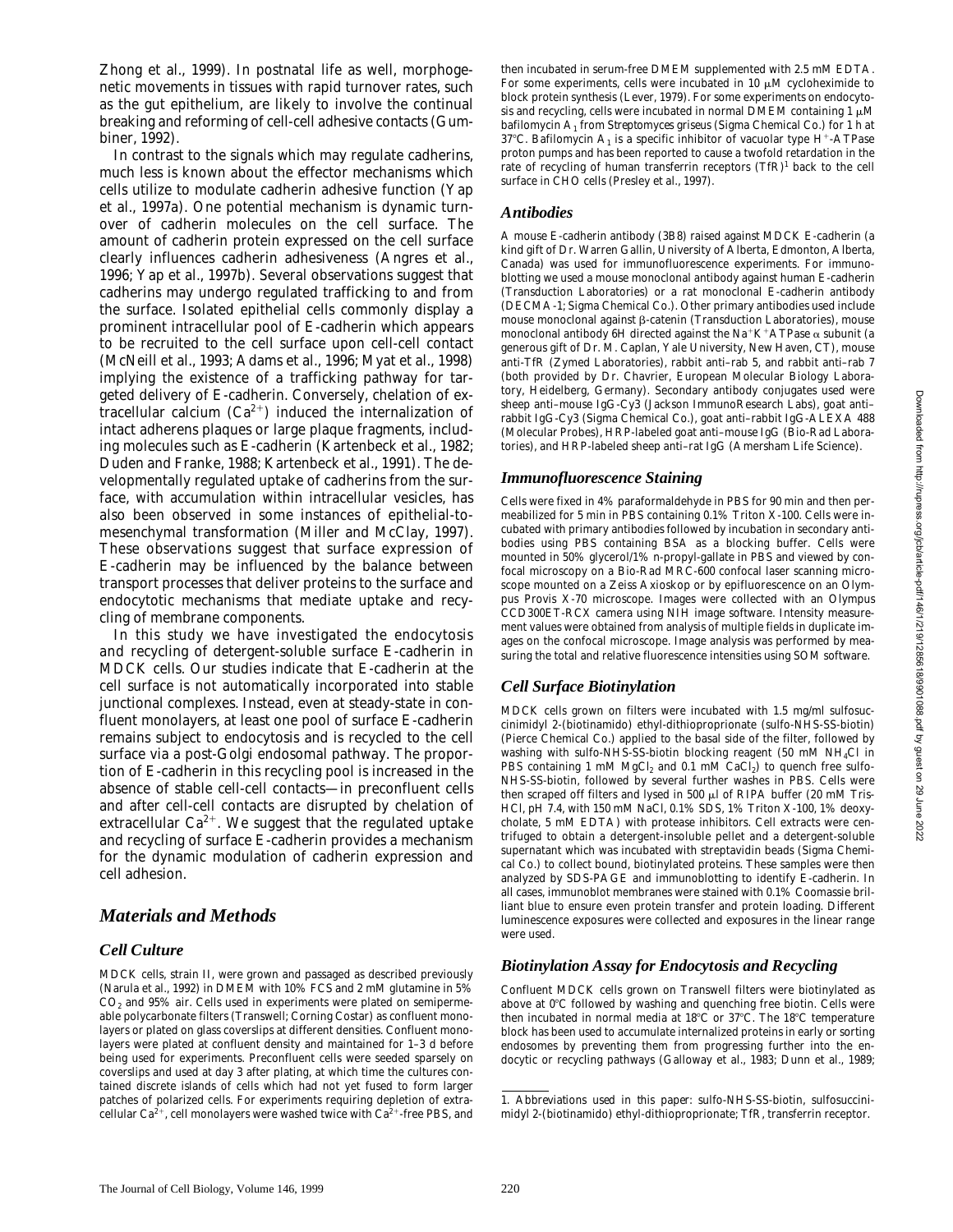Czekay et al., 1997). Monolayers were glutathione stripped essentially as described by Graeve et al. (1989). Cells were incubated in two 20-min washes of glutathione solution (60 mM glutathione, 0.83 M NaCl, with 0.83 M NaOH and 1% BSA added before use) at  $0^{\circ}$ C which removed all cell surface biotin groups. Remaining biotinylated proteins were sequestered inside cells by endocytosis and were therefore protected from glutathione stripping.

To measure recycling of endocytosed proteins accumulated at 18°C, cells were glutathione stripped at  $0^{\circ}$ C and then returned to 37 $^{\circ}$ C for various times in normal medium. Cells were then washed quickly in PBS and incubated with 0.01% trypsin (type IV; Sigma Chemical Co.) in  $Ca^{2+}$ -free PBS for 20 min followed by addition of 100-fold excess soybean trypsin inhibitor to inhibit further protease digestion. Trypsinized, biotinylated cell surface proteins were recovered from the supernatant by incubation with streptavidin beads, and the cells were then lysed in RIPA buffer and remaining cell-associated biotinylated proteins recovered on streptavidin beads. The extracellular fragment of E-cadherin released by trypsin and cell-associated E-cadherin were analyzed by SDS-PAGE and immunoblotting.

#### *Potassium (K*1*) Depletion*

Cells were depleted of  $K^+$  to selectively block clathrin-mediated endocytosis essentially as described by Larkin et al. (1983). Cultures were rinsed three times with  $K^+$ -free buffer (140 mM NaCl, 20 mM Hepes, pH 7.4, 1 mM CaCl<sub>2</sub>, 1 mM MgCl<sub>2</sub>, and 1 mg/ml D-glucose), and hypotonically shocked by a brief rinse followed by incubation at 37 $\degree$ C for 5 min in K<sup>+</sup>free buffer diluted 1:1 with distilled water. Next, cells were rinsed three times and incubated in  $K^+$ -free buffer at 37°C for 15 min and finally incubated with 1.5 mg/ml biotin as described previously. Biotinylated E-cadherin was recovered with streptavidin beads and detected by immunoblotting.

#### *Ricin Uptake*

The uptake of FITC-ricin was used to measure non–clathrin-mediated endocytosis as described previously (Wilson and Colton, 1997). Confluent MDCK cells grown on Transwell filters were incubated for 1 h at  $4^{\circ}$ C in 0.1 mg/ml ricin-FITC (Sigma Chemical Co.) in serum-free or under conditions of  $K^+$  depletion. Cells were warmed to 37°C for 30 min and rinsed  $4 \times 15$  min in 0.2 M lactose to remove surface-bound ricin. Cells were then fixed at 4°C and examined by confocal microscopy to measure relative amounts of cell surface or intracellular labeling.

## *Results*

#### *Accumulation of an Intracellular Pool of E-Cadherin in Confluent MDCK Monolayers*

E-Cadherin in confluent MDCK cells was localized mostly on the lateral plasma membrane. However, small amounts of staining were also seen intracellularly in a punctate, vesicular pattern close to the cell surface (Fig. 1 a). Nonpermeabilized cells showed no comparable punctate staining (data not shown), confirming that this staining pattern was intracellular. To see whether the internal pool of E-cadherin is possibly a result of endocytosis from the cell surface, we incubated cells at  $18^{\circ}$ C for 2 h before fixation and staining. An  $18^{\circ}$ C temperature block has been shown to cause the accumulation of endocytosed proteins in early or sorting endosomes (Czekay et al., 1997). The  $18^{\circ}$ C temperature block did not adversely affect cell morphology or cell-cell contacts as shown by the F-actin staining pattern (Fig. 1, e and f), nor was there a detectable change in the cell surface staining of E-cadherin at  $18^{\circ}$ C. However, the vesicular staining of E-cadherin was more pronounced in cells incubated at 18 $\rm ^{\circ}C$  (Fig. 1 b). Notably, at 18 $\rm ^{\circ}C$  the location of the vesicular E-cadherin staining within the cells was now more prominent in the perinuclear region rather than being at the cell periphery. E-Cadherin staining was largely unaltered in cells pretreated with cycloheximide to stop protein synthesis (Fig. 1 d), indicating that both the cell surface staining and the intracellular staining represent stable pools of E-cadherin. Thus, while the majority of E-cadherin is present on the lateral plasma membrane, the presence of intracellular staining suggests that a pool of E-cadherin may be internalized from the cell surface, where it accumulates at  $18^{\circ}$ C.

#### *Endocytosis of Basolateral Surface E-Cadherin*

To establish whether surface E-cadherin can be internalized we developed an assay to track the uptake of E-cadherin labeled by biotinylation on the basolateral surfaces of MDCK cells. As described in Materials and Methods, cells were surface-biotinylated at  $0^{\circ}$ C then returned to  $37^{\circ}$ C for 1 h to allow trafficking to resume. Cells were then incubated in several washes of glutathione solution at  $0^{\circ}$ C to remove covalently bound biotin groups from amines exposed on the cell surface. Biotinylated E-cadherin internalized at 37°C should be sequestered and, therefore, protected from glutathione stripping. Cycloheximide-treated cells were included in all experiments to eliminate the pool of newly synthesized E-cadherin from consideration. In control experiments, cells were surface-biotinylated for 1 h at  $0^{\circ}$ C, then immediately washed in glutathione at  $0^{\circ}$ C. No E-cadherin was recovered in the biotinylated fraction (Fig. 2 a, lane 3), confirming that under these conditions glutathione efficiently stripped all biotinyl groups from surface proteins. In contrast, after 1 h at  $37^{\circ}$ C a biotinylated pool of E-cadherin was detected in cells following glutathione stripping of surface proteins (Fig. 2 a, lanes 6 and 7). This pool represented  $\sim$ 13% of the total E-cadherin biotinylated at the beginning of the experiment, indicating that upon return to physiological temperature, a small amount of surface E-cadherin was internalized and hence protected from glutathione stripping. In contrast, the basolateral membrane protein  $Na^+K^+ATP$ ase did not undergo internalization under the same conditions, since a glutathione-resistant pool of  $Na^+K^+ATP$ ase was not detected after incubating biotinylated cells at  $37^{\circ}$ C for 1 h (Fig. 2 a, lanes 6 and 7).

To assess the kinetics of internalization, we allowed surface-biotinylated E-cadherin to internalize for various times  $(5-180 \text{ min})$  at  $37^{\circ}\text{C}$  in cells preincubated with cycloheximide (Fig. 2 b). An internalized pool of E-cadherin was detected after 5 min, but for the remainder of the 3-h chase period, the amount of intracellular biotinylated E-cadherin did not change, indicating that at physiological temperature, the relative size of the endocytosed pool of E-cadherin was kept constant in confluent monolayers (Fig. 2 b, lanes 3–7, and Fig. 2 d). The fact that this pool did not decrease in cycloheximide-blocked cells shows that the internalized E-cadherin is not generally fated for degradation after endocytosis, while the lack of accumulation suggests that there may be constant recycling of the internal pool of E-cadherin.

In light of the immunofluorescence observation that  $E$ -cadherin accumulates intracellularly at 18 $\degree$ C, surface biotinylation was also used to assay the effect of low temperature on the internalization and accumulation of E-cadherin. Whereas at  $37^{\circ}$ C there was a constant internalized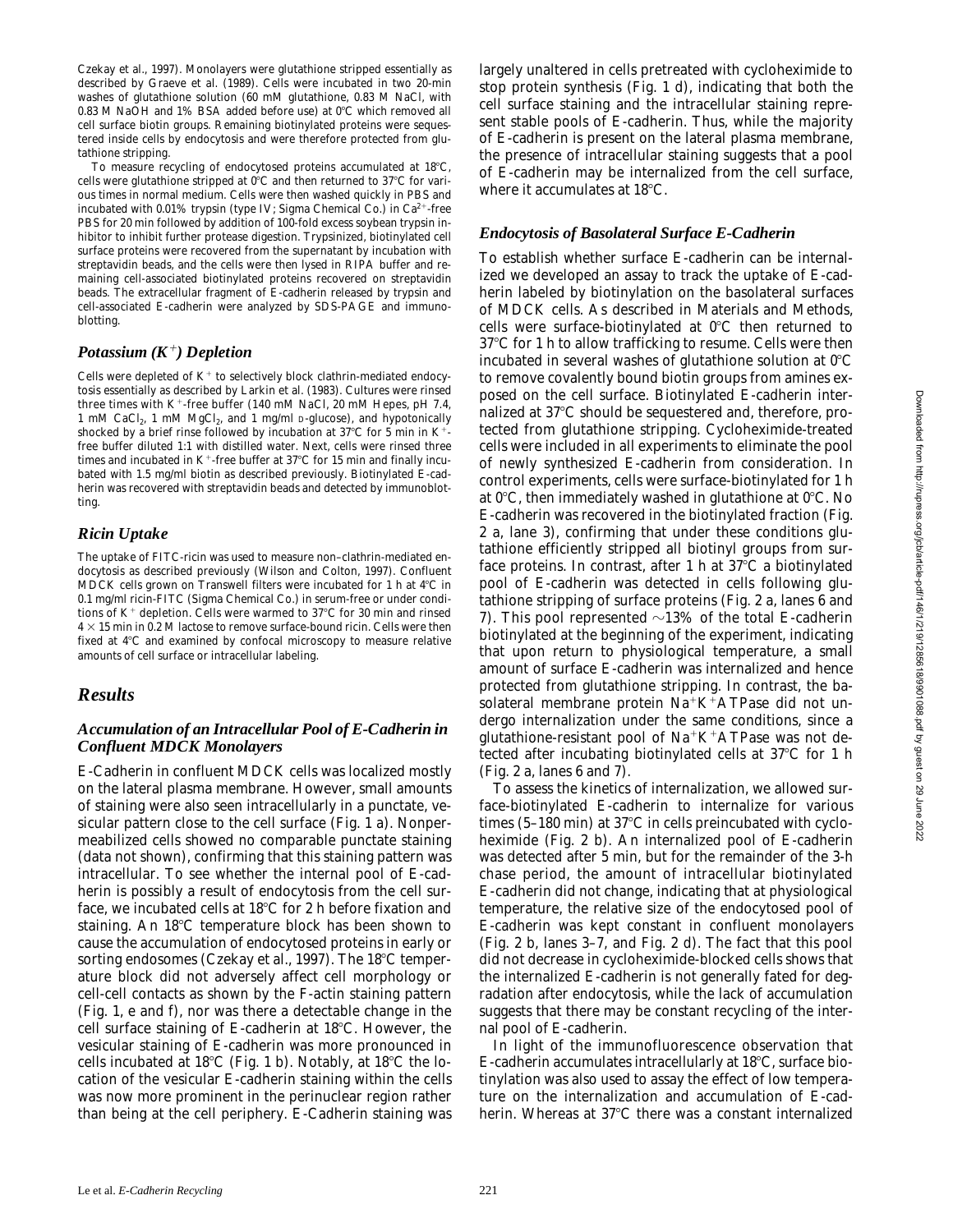$37^{\circ}$ C



(a) Immunofluorescence staining of E-cadherin is mostly localized to the lateral cell surfaces in confluent MDCK monolayers. Small amounts of intracellular, vesicular staining can also be seen scattered throughout the periphery of cells. (b) When cells were fixed and stained after incubation at 18°C, intracellular staining of E-cadherin was more intense. The vesicular staining relocated and was now clustered in a perinuclear position. (c and d) Preincubation of cells in cycloheximide (CHX) did not significantly alter the staining pattern; both cell surface and vesicular staining can still be seen. (e and f) Phalloidin staining of F-actin at the level of adhesion junctions shows that cell morphology was preserved in both control cultures and in monolayers incubated at 18°C. Representative fields of cells were photographed with similar exposures.

*Figure 1.* E-Cadherin distribution in confluent MDCK cells.

pool of biotinylated E-cadherin (Fig. 2 b), at  $18^{\circ}$ C the internalized pool of E-cadherin showed progressive accumulation (Fig. 2, c and d). After 20 min at  $18^{\circ}$ C, 35% of the surface-biotinylated E-cadherin was internalized (Fig. 2 c, lane 5) and by 2 h the majority (80%) of the surface-biotinylated E-cadherin had accumulated inside cells (Fig. 2 c, lane 6). After prolonged accumulation (3 h) some apparent degradation products of E-cadherin were noted on gels (Fig. 3, lane 7). The absence of such bands at  $37^{\circ}$ C (Fig. 2 b) further suggests that E-cadherin is normally recycled. Overall these results show that there is active internalization of E-cadherin from the cell surface and that its uptake is selective, since other basolateral cell surface pro-

teins, such as  $Na+K+ATP$ ase, are not undergoing the same process.

#### *Endocytosed E-Cadherin Is Actively Recycled to the Basolateral Membrane*

To study possible recycling of E-cadherin, we then developed an assay to identify recycling of internalized biotinylated E-cadherin back to the cell surface. Surface proteins were biotinylated at  $0^{\circ}$ C, then cells were incubated at 18°C to allow the internalization and accumulation of E-cadherin. After treatment with glutathione to strip remaining biotinyl groups from cell surface proteins, cells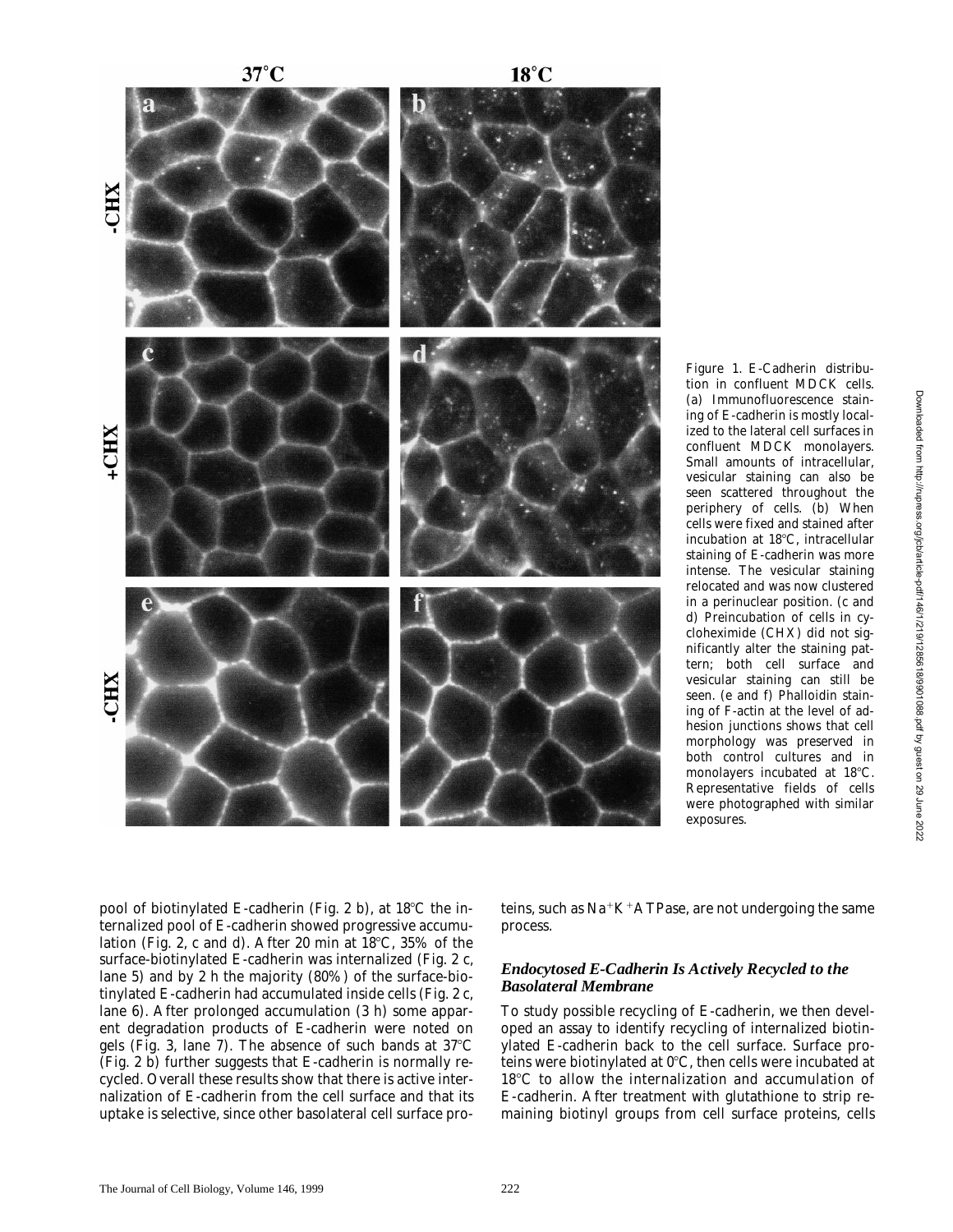

*Figure 2.* Internalization of surface-biotinylated E-cadherin. (a) Confluent MDCK cells treated with  $(+)$  or without  $(-)$  cycloheximide (CHX) were surface-biotinylated at  $0^{\circ}$ C. Detergentsoluble, surface-biotinylated proteins were recovered on streptavidin beads and analyzed by SDS-PAGE. E-Cadherin and  $Na+K+ATP$ ase in these fractions were detected by immunoblotting as depicted. Biotinylated cell surface E-cadherin was recovered from the cell extracts (lanes 1 and 2). Glutathione stripping (g.s.) immediately after biotinylation at  $0^{\circ}$ C completely removed biotin from surface E-cadherin (lane 3). Surface-biotinylated cells were then incubated at  $37^{\circ}$ C and after 1 h, total biotinylated E-cadherin was recovered (lanes 4 and 5). E-Cadherin sequestered in an internal pool was recovered after glutathione stripping showing that some of the surface E-cadherin was endocytosed (lanes 6 and 7). Na<sup>+</sup>K<sup>+</sup>ATPase was biotinylated (lanes 1 and 2) but was not found in an internal pool under the same conditions (lanes 6 and 7). (b) A time course of E-cadherin uptake. CHX-treated cells were surface-biotinylated at  $0^{\circ}$ C (lane 1) and then incubated at  $37^{\circ}$ C for periods of 0–180 min (lanes 2–7). A constant amount of surface-biotinylated E-cadherin was sequestered from glutathione stripping at chase times from 5–180 min (lanes 3–7), consistent with a steady-state flux of E-cadherin into and out of this intracellular pool. (c) When the same experiments were carried out on MDCK cells incubated at 18°C, internalized E-cadherin now accumulated, resulting in increasing amounts of



*Figure 3.* Recycling of E-cadherin. Cells were surface-biotinylated on ice, then incubated at  $18^{\circ}$ C for 2 h to allow endocytosis and accumulation of E-cadherin. After glutathione stripping cells were then returned to  $37^{\circ}$ C. At each chase time (0–15 min) cells were trypsinized to release cell surface proteins. Glutathione stripping immediately after biotinylation effectively removed all surface-biotinylated proteins (g.s., lane 2). Biotinylated proteins from both the cell-associated (a, top) and trypsin-released fractions (a, bottom) were recovered on streptavidin beads and analyzed by SDS-PAGE. Intact E-cadherin (120 kD) or its trypsincleaved, 82-kD ecto-domain (a) and TfR (b) were detected by immunoblotting with specific antibodies. (a) The top shows that internalized E-cadherin accumulated at  $18^{\circ}$ C (lane 3) gradually disappeared from the internal pool over 15 min (lanes 4–7). The bottom shows that the 82-kD ectodomain of biotinylated E-cadherin was initially detected after 5 min at  $37^{\circ}$ C (lane 5) and maximal amounts were detected after 15 min at  $37^{\circ}$ C (lane 7) showing that the internalized E-cadherin was recycling and reappearing on the cell surface. (b) Surface-biotinylated (lane 1) TfR was also internalized (lane 4) but disappeared from the internal pool (lanes 5–7) more rapidly under the same conditions. Results are representative of four experiments.

were then released at  $37^{\circ}$ C to resume trafficking. Endocytosed E-cadherin that was returned to the cell surface was collected by surface trypsinization under conditions which cleave the ectodomain of E-cadherin, releasing a soluble fragment (Takeichi, 1977). The supernatants of trypsintreated cells were then incubated with streptavidin beads, separated by SDS-PAGE, and immunoblotted with an antibody to detect the cadherin ectodomain. No biotinylated E-cadherin fragments were detected in the medium of cells trypsinized immediately upon warming to  $37^{\circ}C$  (Fig. 3 a, lane 4). However, an 82-kD proteolytic fragment of biotinylated E-cadherin was detected in the medium 5 min

E-cadherin in the internal pool over 180 min (lanes 3–7). Fainter, lower molecular weight bands (lane 6 and 7) may be due to some degradation of internalized E-cadherin after prolonged incubations. (d) Relative amounts of internalized E-cadherin, quantitated by densitometry and expressed as a percentage of the total initial surface-biotinylated pool in cells incubated at  $37^{\circ}$ C or 18°C. Data are means  $\pm$  SEM from three separate experiments.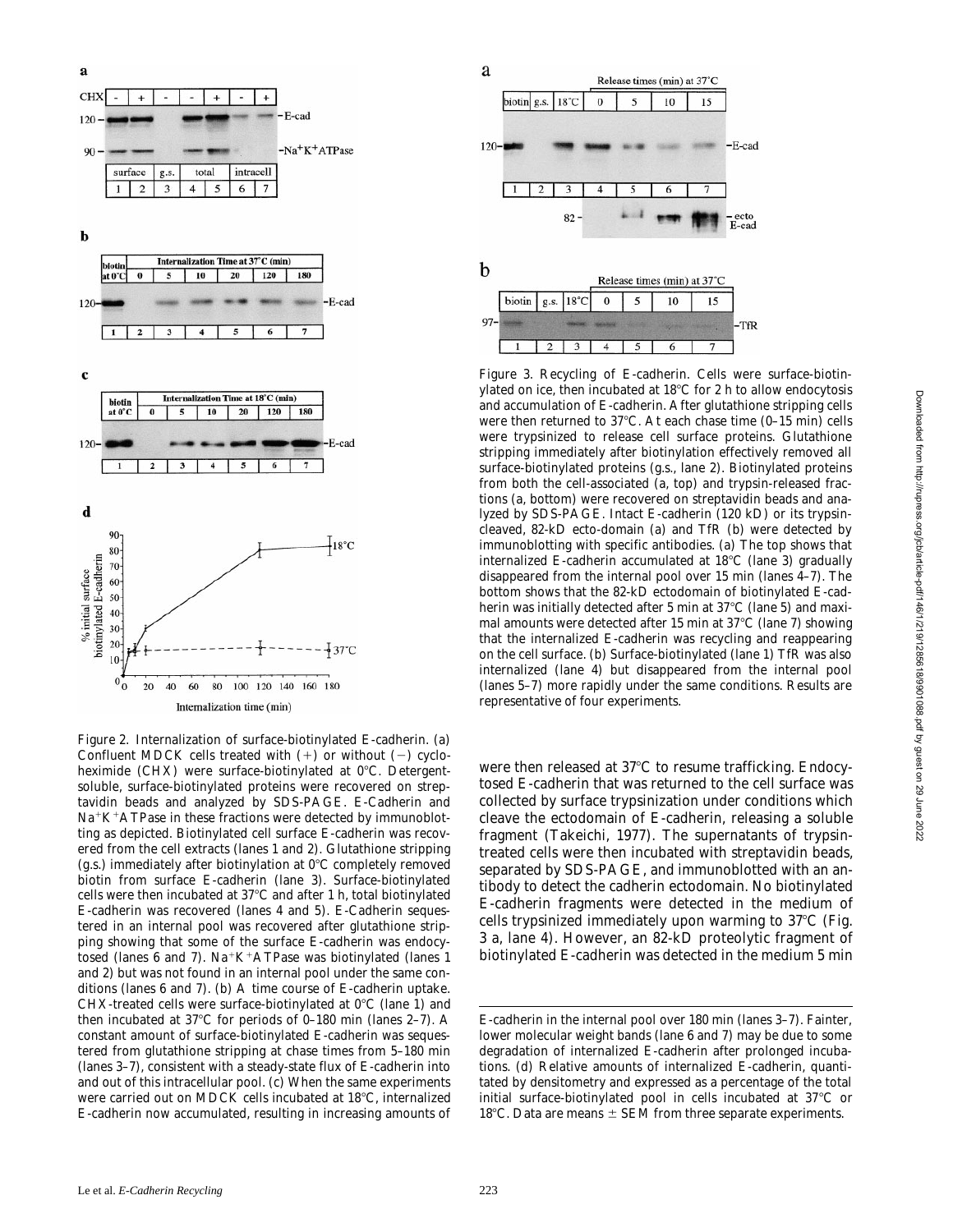

*Figure 4.* Endocytosis of E-cadherin in the presence of bafilomycin A1 (BAF). Cells were surface-biotinylated at  $0^{\circ}$ C and then incubated at 37°C in the presence (+) or absence (-) of 1  $\mu$ M BAF. Surface-biotinylated E-cadherin (lane 1) was recovered from total cell extracts (lanes 3 and 4) and from the internal pool (lanes 5 and 6) sequestered from glutathione stripping. A greater amount of internalized biotinylated E-cadherin was recovered after BAF treatment (lane 6) in comparison to the normal amount of internal E-cadherin (lane 5), consistent with BAF-induced accumulation of E-cadherin. The result is representative of three independent experiments.

after cells were rewarmed to  $37^{\circ}$ C (Fig. 3 a, lane 5). Maximal recovery of recycled E-cadherin was achieved after 15 min release (Fig. 3 a, lane 7), with a corresponding decrease in the internal pool of E-cadherin throughout the release period. It should be noted that cells were exposed to trypsin for identical durations and under identical conditions at all times after release of the 18°C block. The progressive accumulation of the biotinylated E-cadherin ectodomain in the medium is therefore unlikely to represent release of intracellular E-cadherin from cells damaged by prolonged exposure to trypsin. This indicates that internalized E-cadherin can be recycled back to the cell surface. As a control for endocytosis, we studied the kinetics of uptake and recycling of TfR by measuring depletion of the internalized biotinylated TfR (Fig. 3 b). Biotinylated TfR undergoes endocytosis, it is accumulated at  $18^{\circ}$ C (Fig. 3 b, lane 3), and then after returning cells to  $37^{\circ}$ C it is rapidly depleted from the internal pool at an apparently faster rate than E-cadherin (Fig. 3 b, lanes 4–7).

Thus, biotinylated E-cadherin on the basolateral surface of MDCK cells can be followed through endocytic and recycling pathways.

To further test the influence of recycling on the internal pool of E-cadherin, we treated MDCK cells with bafilomycin  $A_1$ . Bafilomycin  $A_1$  inhibits recycling by blocking transport of endocytosed material back to the cell surface at a late endosomal stage (Johnson et al., 1993; Presley et al., 1997). Cells were surface biotinylated at  $0^{\circ}$ C then incubated in the presence or absence of bafilomycin  $A_1$  (1  $\mu$ M) at  $37^{\circ}$ C, followed by glutathione stripping. In the presence of bafilomycin  $A_1$  there was a threefold increase in the glutathione-resistant pool of E-cadherin (Fig. 4, lane 6) in comparison to the normal amount of internalized E-cadherin (Fig. 4, lane 5). Bafilomycin  $A_1$  was therefore effective in accumulating the endocytosed E-cadherin, consistent with a block in the recycling of E-cadherin.

#### *Preconfluent Cells Have a Large Pool of Internalized E-Cadherin*

In light of reports that cell-cell contact may influence recruitment of E-cadherin to the cell surface, we compared the immunofluorescence localization of E-cadherin in MDCK cells grown and maintained at different densities. In confluent cell monolayers, E-cadherin staining was found predominantly at the cell surface, as shown in Fig. 1 a. In contrast, preconfluent cells which were not yet polarized and had not yet formed extensive adherens junctions showed relatively little E-cadherin staining at the cell surface but there was a concomitantly larger intracellular pool of labeled E-cadherin (Fig. 5 a). Some of the intracellular staining in the perinuclear Golgi region disappeared after cycloheximide treatment and is thus likely to represent newly synthesized E-cadherin in the biosynthetic pathway. There was also prominent vesicular staining of



*Figure 5.* Distribution of E-cadherin in preconfluent MDCK cells. (a) Immunofluorescence staining of E-cadherin in preconfluent cultures treated with or without cycloheximide  $(+/-$ CHX). At steady state  $(-CHX)$ , there is a small amount of cell surface staining, prominent perinuclear staining over the Golgi complex, and bright vesicular staining throughout the cytoplasm. When protein synthesis is blocked  $(+CHX)$ , the Golgi staining disappears but the vesicular staining remains. Represen-

tative fields of cells were photographed with similar exposures. (b) Surface biotinylation of E-cadherin. Preconfluent and confluent cells were surface-biotinylated; biotinylated E-cadherin in detergent-soluble cell extracts was recovered by streptavidin affinity, biotinylated and unbiotinylated (supernatant) fractions were analyzed by SDS-PAGE and immunoblotting. All of the biotinylated fraction and 20% of the total unbiotinylated fraction were loaded. Unbiotinylated E-cadherin from preconfluent cells (lane 1) and confluent cells (lane 3) was compared to the amounts of surface-biotinylated E-cadherin in preconfluent cells (lane 2) and confluent cells (lane 4). There is an increased amount of biotinylated cell surface E-cadherin in confluent cells with a concomitant decrease in the unbiotinylated fraction, which includes the intracellular pool. (c) The relative amounts of E-cadherin in detergent-soluble (biotinylated and unbiotinylated) and detergent-insoluble (TX-insoluble) fractions were compared by immunoblotting and densitometry in preconfluent and confluent cells. Detergent-insoluble E-cadherin, which is likely to represent protein incorporated into cytoskeleton-stabilized junctional complexes, increases in confluent cells. Within the detergent-soluble pool, biotinylated cell surface E-cadherin increases (from  $\sim$ 10% to  $\sim$ 50%) in confluent monolayers. Data are means  $\pm$  SEM from three separate experiments.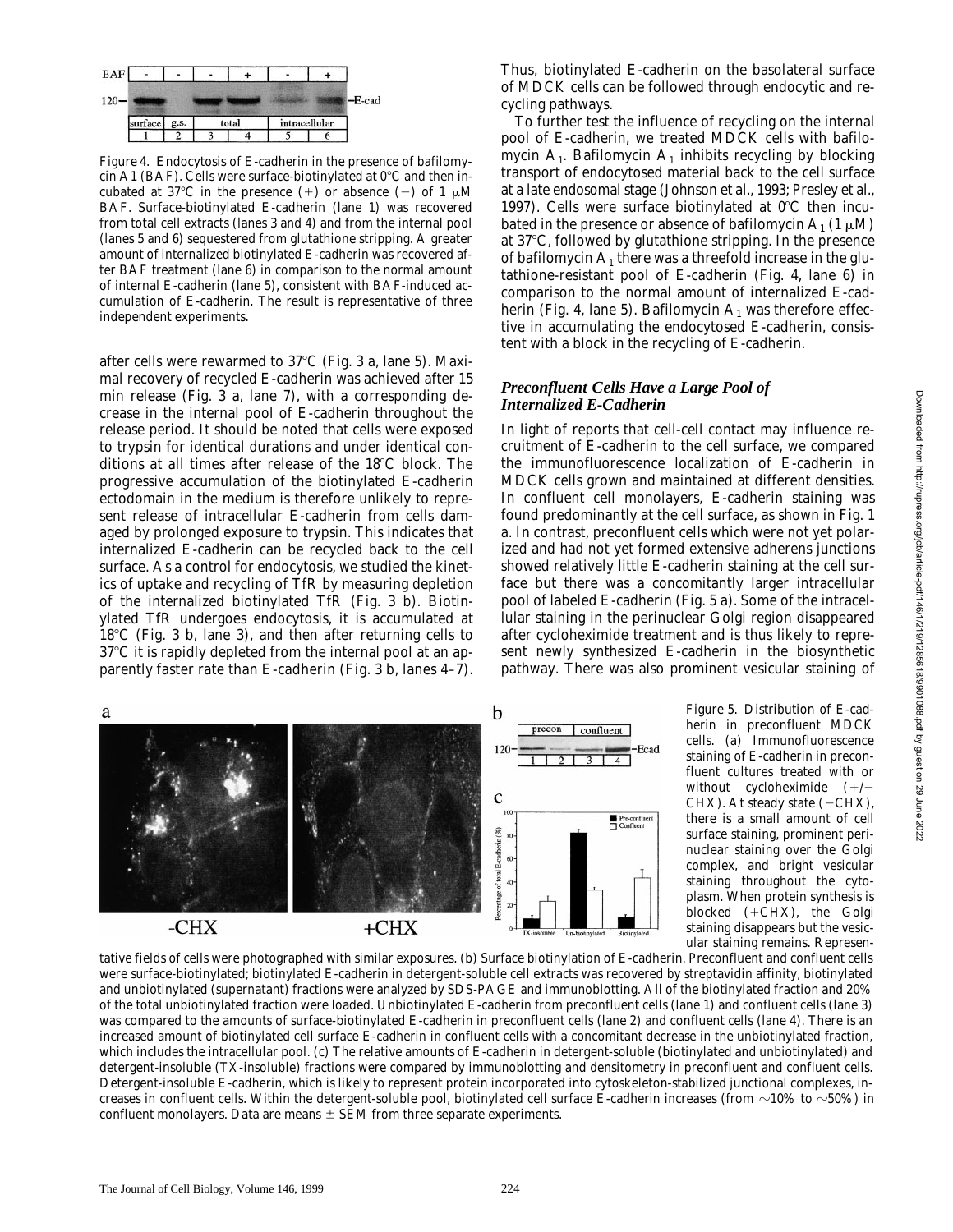E-cadherin in the peripheries of preconfluent cells. As in confluent cells, staining of this vesicular pool was not altered by cycloheximide treatment suggesting that it represents E-cadherin in an endocytic pathway, a pool which is enhanced in preconfluent cells.

Surface biotinylation experiments confirmed the relative difference in E-cadherin distribution between confluent and preconfluent cells. In preconfluent cells,  $\sim$ 10% of the detergent-soluble E-cadherin was biotinylated on the basolateral surface, whereas in confluent cells,  $\sim$ 47% of the E-cadherin was biotinylated on the cell surface (Fig. 5, b and c). Taken together, these results suggest that E-cadherin redistributes from a predominantly intracellular pool to sites of cell-cell contact as MDCK cells grow to confluence. Insofar as a significant proportion of the intracellular E-cadherin in preconfluent cells represents a stable cycloheximide-resistant pool that is capable of undergoing recycling, this suggested that cell-cell contact may influence the recycling of E-cadherin.

#### *E-Cadherin Recycling Mediates Restoration of Cell-Cell Contact after Chelation of Extracellular Ca2*<sup>1</sup>

To further investigate the influence of cell-cell contact on E-cadherin recycling, we examined the effect of EDTA on epithelial morphology and E-cadherin localization in confluent MDCK monolayers. Chelation of extracellular  $Ca^{2+}$ disrupts epithelial cohesion, at least partly through inhibition of the adhesive binding activity of the E-cadherin ectodomain (Takeichi et al., 1981; Kemler et al., 1989; Kartenbeck et al., 1991). As shown in Fig. 6, exposure of MDCK cells to EDTA (2.5 mM) induces a rapid and reversible change in monolayer organization. Within 10–15 min cells began to retract from one another, and by 45 min there were mostly isolated cells lacking cell-cell contacts (Fig. 6 b). Restoration of extracellular  $Ca^{2+}$  rapidly restored cell-cell contacts, and by 1 h most cells had spread to reform extensive regions of confluence (Fig. 6 d). Staining for E-cadherin showed that EDTA induced the rapid internalization of surface E-cadherins with intense intracellular punctate labeling apparent after  $Ca^{2+}$  chelation (Fig. 7 a and Fig. 8 b) compared to the predominant cell surface staining of E-cadherin in contact zones in untreated cells (Fig. 7 a and Fig. 8 a). Quantitative immunofluorescence analysis indicated that whereas in control cells the majority of E-cadherin staining was at the cell surface, after treatment with EDTA E-cadherin was now predominantly intracellular (Fig. 7 b). Upon restoration of extracellular  $Ca^{2+}$ , E-cadherin staining reappeared at sites of cell-cell contact, with a concomitant reduction in intracellular staining (Fig. 8 d).



-BAF

+BAF

*Figure 6.* Restoration of cell-cell contact after  $Ca^{2+}$  depletion: bafilomycin  $A_1$  (BAF) inhibits restoration of monolayer integrity following  $Ca^{2+}$  depletion. Phasecontrast images of confluent MDCK monolayers exposed to 2.5 mM EDTA for 45 min to chelate extracellular  $Ca^{2+}$  and then following restoration of  $Ca<sup>2+</sup>$  in the presence or absence of bafilomycin  $A_1$  (BAF). Cells in untreated monolayers (a) have intact cell contacts. In the presence (c) or absence (b) of BAF (1  $\mu$ M) cells are rounded and retracted from each other upon chelation of  $Ca^{2+}$  with EDTA. Within 1 h of restoring extracellular  $Ca^{2+}$  control cells had spread, covering most of the substrate (d); in contrast, cells treated with BAF (e) spread to a much lesser degree, leaving extensive regions of bare substrate exposed. Representative fields of cells show the results of three separate experiments.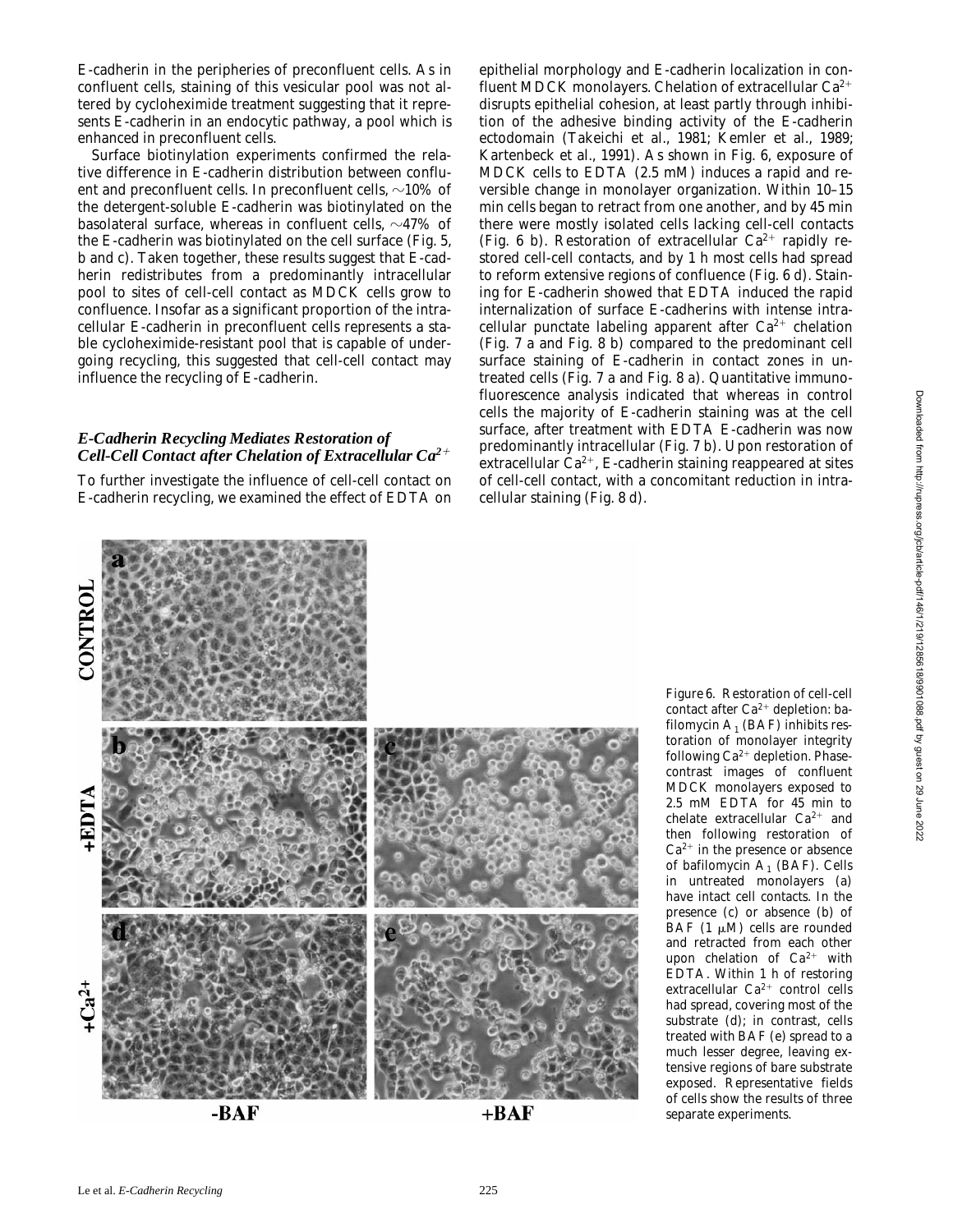

*Figure 7.* Endocytosis of E-cadherin after depletion of extracellular  $Ca^{2+}$ . Internalization of E-cadherin was compared in untreated confluent MDCK cells and in cells incubated in medium containing EDTA to chelate extracellular  $Ca^{2+}$ . (a) Immunofluorescence localization of E-cadherin in control MDCK cells (2EDTA) and MDCK cells incubated in DMEM containing 2.5 mM EDTA (+EDTA) and cycloheximide (10  $\mu$ M) for 30 min. In the presence of EDTA cells show prominent intracellular vesicular staining of E-cadherin. (b) Quantification of relative fluorescence intensities at the cell surface and inside cells measured by SOM software showed that chelation of  $Ca^{2+}$  resulted in a dramatic increase in intracellular staining accompanied by a concomitant decrease in plasma membrane staining, indicative of E-cadherin endocytosis stimulated by EDTA. Data are means  $\pm$ SEM  $(n = 4)$ . (c) Surface biotinylation. Cells were surface-biotinylated at  $0^{\circ}$ C (lane 1) and then incubated at  $37^{\circ}$ C in normal medium (lanes 3 and 5) or in medium containing EDTA (lanes 4 and 6) for 30 min to allow for internalization. Total biotinylated E-cadherin was unchanged in the total cell extracts under both these conditions (lanes 3 and 4). After glutathione stripping there was a significantly increased pool of internalized biotinylated E-cadherin after  $Ca^{2+}$  depletion (lane 6) compared to control cells (lane 5). Thus, EDTA treatment increased internalization of surface-biotinylated E-cadherin. (d) Surface trypsinization. Cells were incubated in normal media or in medium containing 2.5 mM EDTA for 30 min. Cell surface proteins were removed by

Exposure to EDTA also significantly increased the pool of biotinylated E-cadherin resistant to surface stripping with glutathione, consistent with increased internalization of surface cadherins (Fig. 7 c). Because biotinylation may not label all surface proteins (Gottardi et al., 1995), we also assessed the effect of EDTA on the pool of E-cadherin accessible to cleavage by extracellular trypsin (Takeichi, 1977; Yap et al., 1997b). Whereas in control cells the majority of E-cadherin was sensitive to digestion by extracellular trypsin (Fig. 7 d), after treatment with EDTA, E-cadherin was predominantly resistant to trypsin, consistent with internalization to a protected site. Taken together, these biochemical and immunofluorescence findings confirm earlier reports (Kartenbeck et al., 1982; Duden and Franke, 1988; Kartenbeck et al., 1991) that chelation of extracellular  $Ca^{2+}$  destabilizes cell junctions and induces endocytosis of E-cadherin. Furthermore, since these results were performed in cycloheximidetreated cells, they further suggest that regulated recycling of the endocytosed pool may be responsible for reestablishing stable cadherin-based cell-cell contacts upon restoration of extracellular  $Ca^{2+}$ .

To test the potential role of E-cadherin recycling in restoration of epithelial integrity we used bafilomycin  $A_1$  to block recycling in EDTA-treated cells. Bafilomycin  $A_1$  did not affect the disruption of epithelial integrity (Fig. 6 c) nor the endocytosis of E-cadherin induced by  $Ca^{2+}$  chelation (Fig. 8 c). However, bafilomycin-treated cells failed to restore epithelial contacts upon replacement of extracellular  $Ca^{2+}$ . Cells tended to spread upon replacement of  $Ca<sup>2+</sup>$ , but showed only limited cell-cell contacts that were markedly less extensive than those seen in control cultures (Fig. 6 e). Immunofluorescence staining showed that, in bafilomycin-treated cells, E-cadherin remained concentrated in cytoplasmic vesicles despite replacement of extracellular  $Ca^{2+}$  (Fig. 8 e). Therefore, inhibition of E-cadherin recycling to the cell surface by bafilomycin  $A_1$  has associated with failure of cells to restore epithelial integrity, suggesting that the recycling of endocytosed cadherins back to the cell surface was necessary to restore cell-cell contacts following correction of extracellular  $Ca^{2+}$ .

#### *E-Cadherin May Be Endocytosed via a Clathrin-dependent Pathway*

Endocytosis of E-cadherin could occur through either clathrin-mediated or clathrin-independent pathways. To study whether E-cadherin is internalized via clathrindependent endocytosis, we used  $K^+$  depletion combined with hypotonic shock, a maneuver which has been shown

trypsinization and the remaining E-cadherin in cell extracts was analyzed by SDS-PAGE and immunoblotting with a  $NH<sub>2</sub>$  terminus antibody (3B8). Total cellular E-cadherin remained unchanged in the absence (lane 1) or presence (lane 2) of  $Ca^{2+}$  chelation. A small pool of internalized E-cadherin was detected after trypsin treatment in cells incubated in normal media (lane 3), but this pool was dramatically increased in the presence of EDTA (lane 4), showing increased internalization of surface E-cadherin. Results shown are representative of three independent experiments.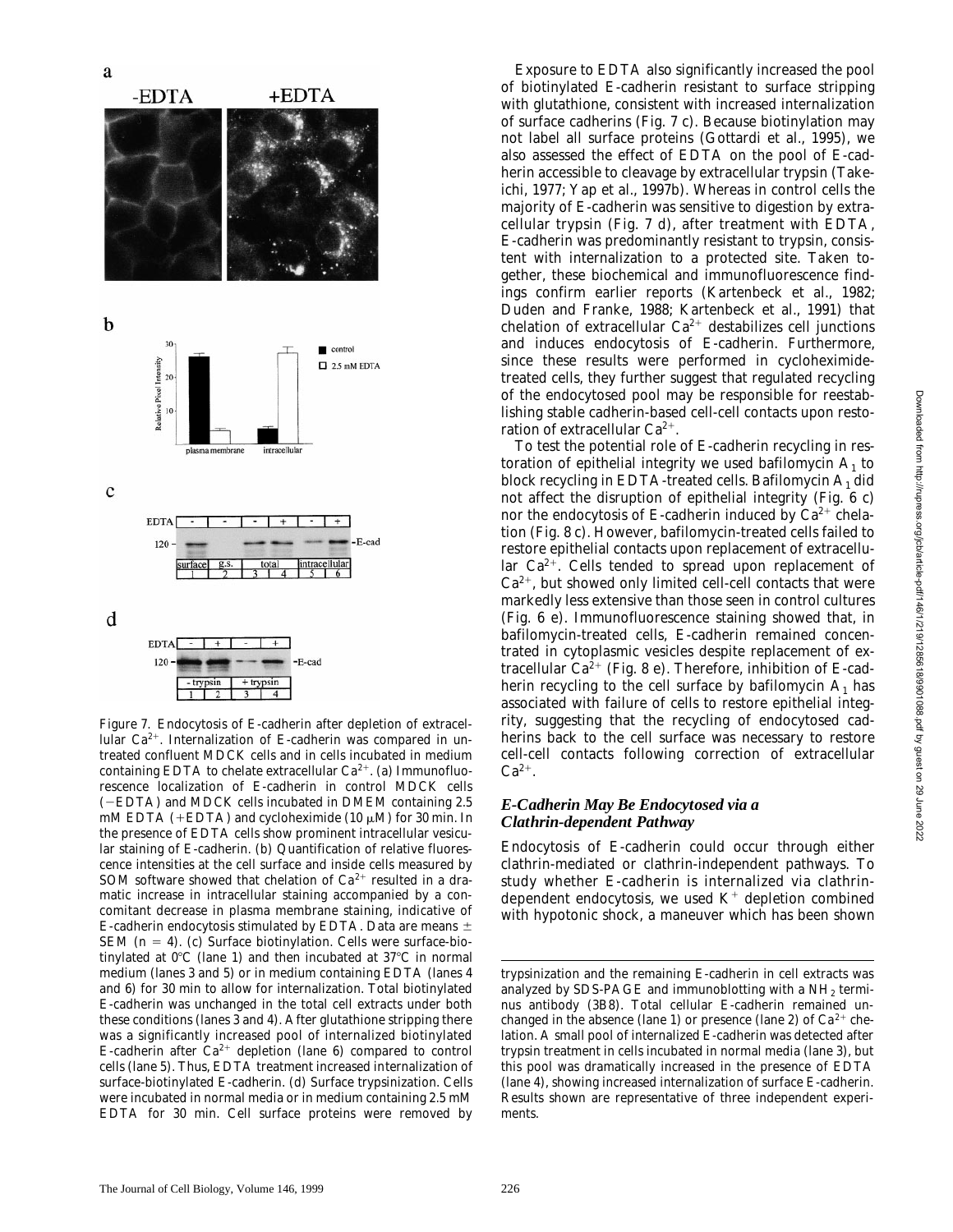

to specifically inhibit clathrin-coated pit uptake of the low density lipoprotein receptor (Larkin et al., 1983) and other receptors. MDCK cells were preincubated with  $K^+$ -free media, then gently rinsed and exposed to hypotonic  $K^+$ free media followed by incubation in  $K^+$ -free media. Cells were then surface-biotinylated, incubated at 37°C for internalization, and then the surface was glutathione stripped. In control cells some of the surface-biotinylated E-cadherin was recovered in an internal pool (Fig. 9 a, lane 5; see also Fig. 2 a). A similar proportion of E-cadherin was internalized after hypotonic shock alone (Fig. 9 a, lane 6) which did not arrest E-cadherin internalization. However in cells treated with hypotonic shock followed by incubation in  $K^+$ -free media there was no biotinylated E-cadherin internalized (Fig. 9 a, lane 7). Under the same conditions, the internalization of biotinylated TfR, which is known to be taken up by a clathrin-dependent pathway, was also blocked (Fig. 9 a, lane 7), whereas the surface residence of  $Na+K+ATP$ ase, which in our hands is not internalized, was unchanged. In contrast, the uptake of FITC-labeled ricin, which occurs via a clathrin-independent mechanism (for review see Sandvig and van Deurs, 1996), was unaffected by hypotonic shock and  $K^+$  depletion (Fig. 9 b). The same levels of FITC-ricin staining were measured in treated and untreated monolayers. Thus,  $K^+$  depletion effectively and specifically blocked clathrin-dependent uptake, implicating such a pathway in the internalization of E-cadherin.

*Figure 8.* Bafilomycin A<sub>1</sub> (BAF) inhibits the reaccumulation of E-cadherin in cell-cell contacts following  $Ca^{2+}$  depletion. Confluent MDCK monolayers were exposed to DMEM containing 2.5 mM EDTA for 45 min before restoration of normal extracellular  $Ca^{2+}$  concentrations before fixation and staining for E-cadherin. Before<br> $Ca^{2+}$  chelation. monolayers chelation, monolayers showed E-cadherin staining in a typical circumferential pattern of cell-cell contacts, in addition to scattered intracellular punctate deposits (a). Upon chelation of  $Ca^{2+}$ , E-cadherin staining was concentrated in a prominent perinuclear vesicular pattern both in the presence (c) or absence (b) of BAF (1  $\mu$ M). Upon restoration of extracellular  $Ca^{2+}$ , control cells showed redistribution of E-cadherin to reforming cell-cell junctions (d). In contrast, upon restoration of extracellular  $\hat{C}a^{2+}$ , BAF-treated<br>cells retained significant cells retained significant amounts of intracellular E-cadherin in peripheral cytoplasmic vesicles as well as in the perinuclear area (e).

Double labeling was also carried out by immunofluorescence staining to colocalize internalized E-cadherin with known markers of compartments in clathrin-mediated pathways. Confluent cell monolayers were temperatureblocked at 18°C in order to accumulate intracellular E-cadherin. In cells at 18°C, internalized E-cadherin was colocalized in some, but not all, vesicles stained for the early endosomal marker, rab 5 (Fig. 10, a and b). In contrast, internalized E-cadherin did not colocalize with the late endosomal protein, rab 7 (Fig. 10, c and d). The vesicular staining pattern of E-cadherin and its partial overlap with rab 5 shows that at  $18^{\circ}$ C endocytosed E-cadherin accumulates in early endosomal or recycling compartments. The lack of colocalization with rab 7 in late endosomes is further evidence that this pool of endocytosed E-cadherin is not destined for lysosomal degradation.

### *Internalization of E-Cadherin in Complexes with* b*-Catenin*

At the cell surface classical cadherins exist in macromolecular complexes with cytoplasmic catenins (Takeichi, 1991, 1995; Yap et al., 1997a). As a preliminary investigation into whether catenins are internalized we probed for  $\beta$ -catenin in surface-biotinylated fractions containing E-cadherin.  $\beta$ -Catenin was coisolated with surface-biotinylated E-cadherin (Fig. 11). Then we allowed surface-biotin-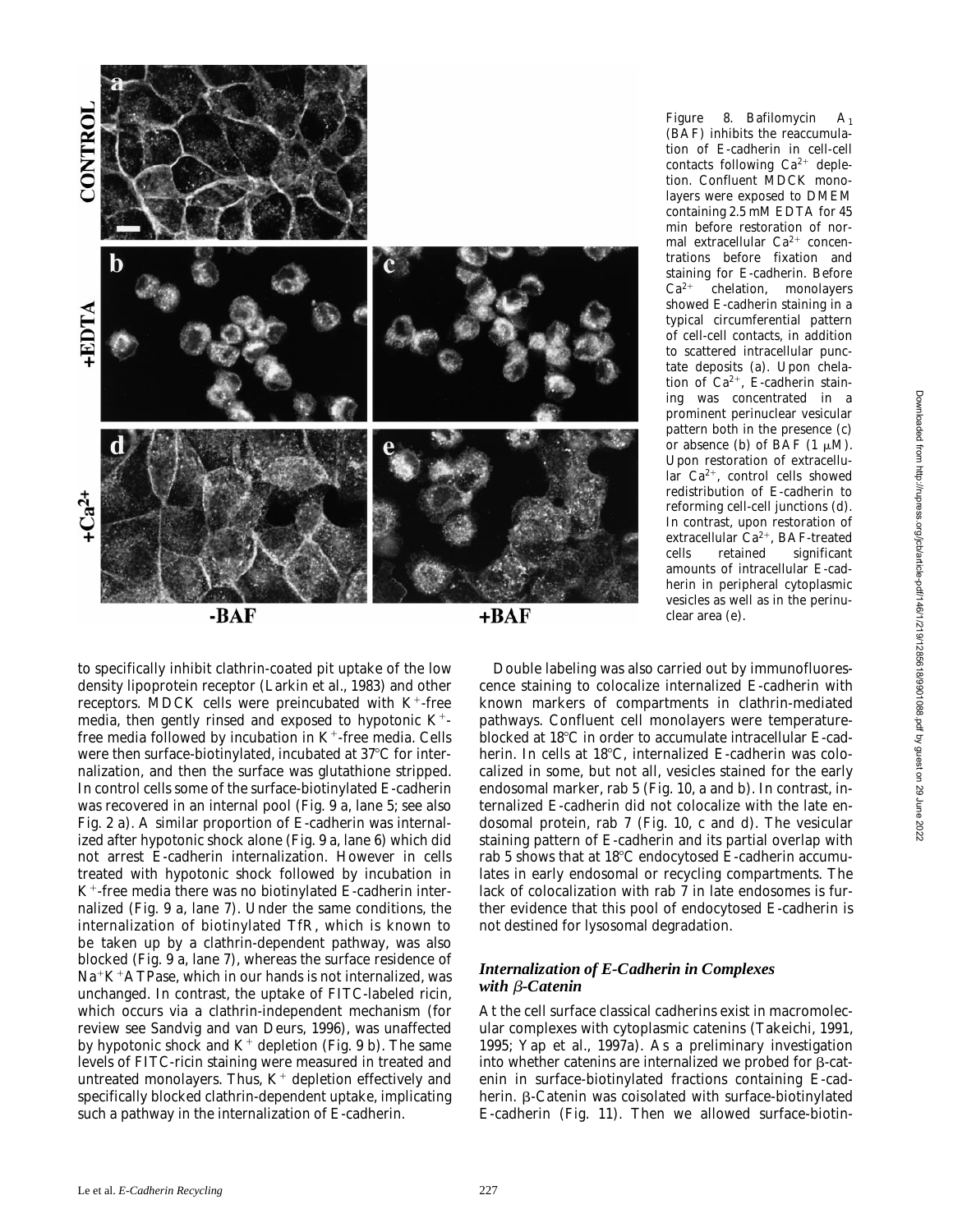

*Figure 9.* Endocytosis of E-cadherin is inhibited by  $K^+$  depletion. (a) Control cells (lane 1), cells pretreated with hypotonic shock alone (lane 2), or cells which were pretreated with hypotonic shock for 5 min then also incubated in  $K^+$ -free medium for 15 min (lane 3) were surface-biotinylated. Biotinylated proteins were collected and analyzed by SDS-PAGE and immunoblotted to detect E-cadherin, transferrin receptor, and  $Na^+K^+ATP$ ase. A set of duplicate cells was then treated and surface-biotinylated and then incubated at  $37^{\circ}$ C in either K<sup>+</sup>-free medium (lanes 6 and 7) or normal medium (lane 5) to allow for internalization of surface proteins. Cells were glutathione-stripped and the internal pool recovered with streptavidin beads. Biotinylated E-cadherin and TfR were both internalized in control cells (lane 5) and in cells treated with hypotonic shock alone (lane 6), but internalization of both proteins was effectively blocked in cells depleted of  $K^+$  using hypotonic shock and  $K^+$ -free medium (lane 7). Na<sup>+</sup>K<sup>+</sup>ATPase did not internalize under either control or K<sup>+</sup> depletion conditions (lanes 5–7). The results are representative of four separate experiments. (b) Clathrin-independent endocytosis of FITC-ricin. Cells were incubated in either normal media or were hypotonically shocked and incubated in  $K^+$ -free media as outlined above. Cells were then surface-labeled with FITC-ricin at  $4^{\circ}$ C for 1 h and then incubated in normal or K<sup>+</sup>-free media for  $30$  min at  $37^{\circ}$ C to allow for internalization. Nonendocytosed FITC-ricin was removed by several washes with 0.2 M lactose in PBS. Cells were then fixed and the amount of internalized FITCricin was viewed and analyzed by confocal microscopy using SOM software. Similar amounts of intracellular FITC-ricin staining were obtained in both sets of cells. Inhibition of clathrinmediated endocytosis by  $K^+$  depletion under the shown conditions in a and b, did not affect FITC-ricin uptake. Data are means  $\pm$  SEM ( $n = 3$ ).

ylated E-cadherin to be internalized at  $18^{\circ}$ C, collected the internalized pool on streptavidin beads after surface stripping with glutathione, and probed for  $\beta$ -catenin (Fig. 11). As shown previously (Fig. 2 c), the majority of surfacebiotinylated E-cadherin is internalized under these conditions (Fig. 11). Immunoblotting showed that  $\beta$ -catenin is also present in the internalized, biotinylated fraction under these conditions. Insofar as E-cadherin is the major surface protein known to associate with  $\beta$ -catenin in MDCK cells, we assume that  $\beta$ -catenin and E-cadherin are being internalized as a complex. Interestingly, only a relatively small amount of  $\beta$ -catenin is internalized compared to the initial surface-associated pool. Thus, internalization may result in altered stoichiometry of cadherin-catenin complexes. Further studies are now required to extend these observations.

#### *Discussion*

In this paper we have studied the trafficking movements of cell surface E-cadherin. Our findings indicate that, rather than being a uniformly stable resident on the cell surface, some pools of surface E-cadherin are endocytosed and recycled back to the surface. Experiments designed to follow the fate of surface-biotinylated proteins revealed that a portion of surface-labeled E-cadherin is endocytosed into an intracellular compartment. This corresponds to a vesicular pool of intracellular E-cadherin that was detected by immunofluorescence staining, a significant proportion of which persisted after inhibition of protein synthesis by cycloheximide and therefore represents a stable pool that is not in the biosynthetic pathway. The internalization process was somewhat selective for E-cadherin rather than reflecting bulk clearance of membrane proteins, since under conditions where E-cadherin showed clear uptake, no similar internalization of another basolateral membrane protein,  $Na^{+}K^{+}ATP$ ase, could be detected. Moreover, at steady-state the biotinylated E-cadherin was not degraded after endocytosis, but was instead recycled back to the cell surface where it could be detected by surface trypsinization. Thus, there appears to be a rapid recycling pathway responsible for constantly internalizing and recycling a portion of E-cadherin on the cell surface.

What proportion of cell surface cadherin is endocytosed and recycled? Our data indicate that this is influenced by cell-cell contact. In confluent monolayers with stable cellular junctions, only a small pool of E-cadherin appears to recycle. At physiological temperature, the internalized pool of surface-labeled E-cadherin was consistently  ${\sim}13\%$ of the total biotinylated pool. When recycling was inhibited by bafilomycin  $A_1$  or by an 18<sup>o</sup>C temperature block, the internalized pool accumulated, finally representing up to 80% of the total biotinylated pool after 2 h at  $18^{\circ}$ C. However, under the same conditions, immunofluorescence showed that the majority of cellular E-cadherin remained at the cell surface in contact zones. Therefore, it seems clear that biotinylation detects a relatively small subset of the total surface E-cadherin in stable monolayers, albeit one that includes the pool capable of undergoing selective recycling. In stable epithelial monolayers, E-cadherin exists in multiple pools, including classical adherens junctions as well as in extrajunctional regions of the lateral cell surface (Wang et al., 1990; Nathke et al., 1994; Yap et al., 1995) that may be differentially extractable in nonionic detergents (McCrea and Gumbiner, 1991; Shore and Nelson, 1991). Therefore, while previous studies have demonstrated uptake of junctional plaques or large fragments (Kartenbeck et al., 1991), it is tempting to speculate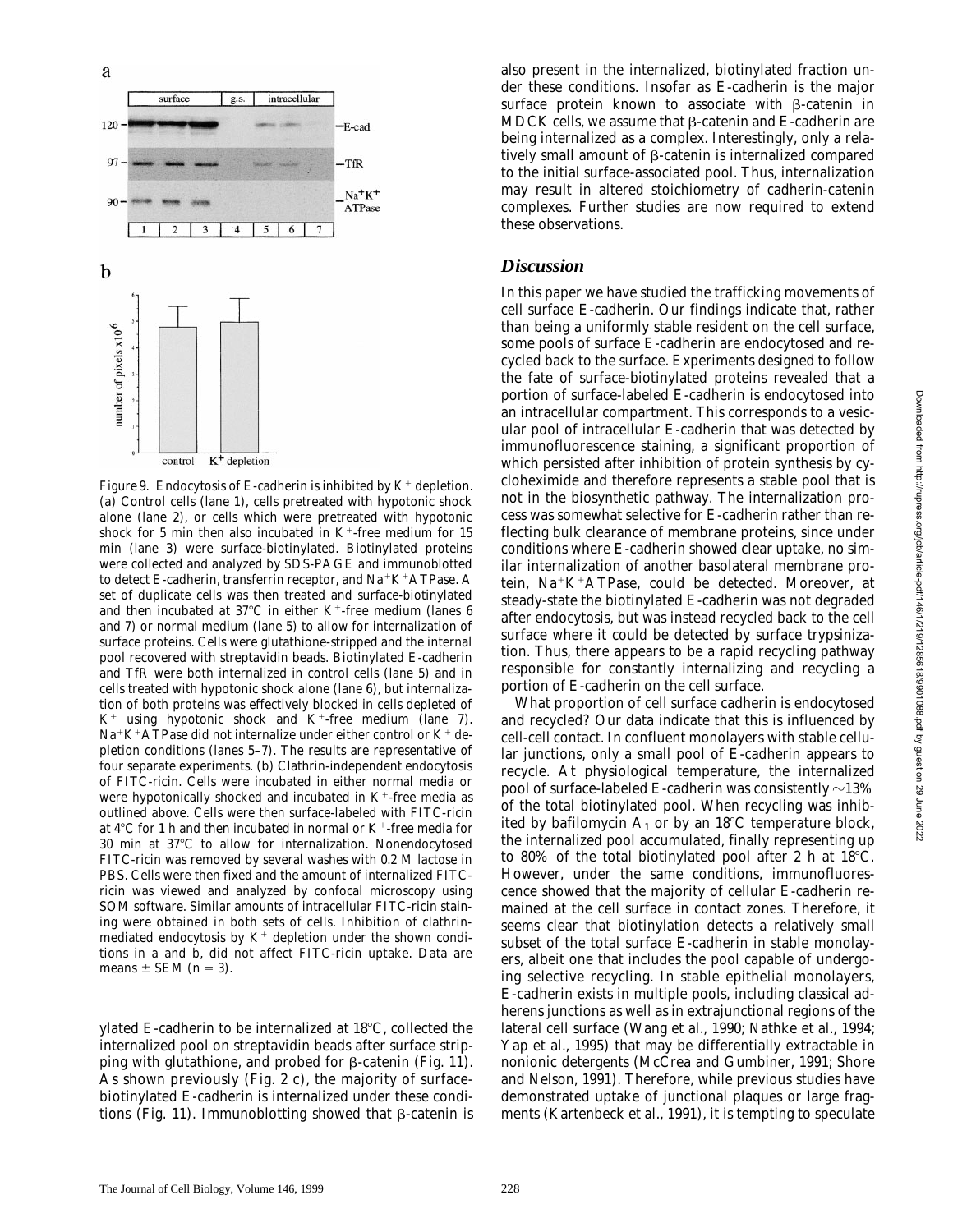## **E-cadherin**



*Figure 10.* Double labeling of E-cadherin and rab proteins. MDCK cells were incubated at 18°C, fixed, and double labeled by immunofluorescence with antibodies to E-cadherin (b and d) and rab 5 (a) or E-cadherin and rab 7 (c). Vesicular staining of rab 5 (a) is consistent with its presence on early endosomes. E-Cadherin is colocalized with rab 5 in some endosomes (a and b). Punctate staining of rab 7 on late endosomes in the perinuclear area (c) did not coincide with any of the vesicles labeled for E-cadherin (d). Representative fields of cells were photographed.

that in mature monolayers the extrajunctional cadherins are more likely to be free to migrate within the plane of the membrane and hence be endocytosed.

In contrast, recycling is significantly increased when cells are unable to make stable cell-cell contacts; i.e., in preconfluent cultures and when productive cadherinbased contacts are disrupted by depletion of extracellular  $Ca^{2+}$ . The proportion of stable intracellular E-cadherin was found to be considerably greater in preconfluent cells than in confluent monolayers, and as reported by earlier studies (Kartenbeck et al., 1991; Alexander et al., 1998), surface E-cadherin was rapidly internalized when cells were subjected to chelation of extracellular  $Ca^{2+}$ . Indeed, assessment by quantitative immunofluorescence and surface trypsin susceptibility suggested that the majority  $(\sim 80\%)$  of total cellular E-cadherin is now internalized upon depletion of extracellular  $Ca^{2+}$ .

The simplest explanation of these findings is that cellcell contact regulates E-cadherin trafficking by downregulating the endocytosis of surface E-cadherin. We envisage that in the absence of stable contacts, a large proportion of E-cadherin is constantly recycled to and from the cell surface. Upon formation of productive contacts endocytosis would be downregulated and participating E-cadherin molecules withdrawn from the recycling pathway. Other examples of regulated endocytosis and recycling pathways exist for cellular control of cell surface events; the insulinresponsive glucose transporter, GLUT-4 (Rea and James, 1997), the CFTR chloride channel (Bradbury et al., 1992), and aquaporin water channels (Brown et al., 1998) are all sequestered inside cells under baseline conditions, being released to the cell surface via regulated recycling pathways in response to cytoplasmic signaling events. E-Cadherin may thus be another example of how a repertoire of recycling pathways are used to regulate the function of cell surface proteins.

Our experiments do not yet allow us to identify the molecular mechanism by which cell contact regulates cadherin recycling. It is attractive to speculate that cadherin ligation itself might influence the cytoplasmic machinery responsible for endocytosis. This would be consistent with the central role of E-cadherin in establishing cell-cell contacts (Gumbiner et al., 1988; Musil et al., 1990; Wheelock and Jensen, 1992; McNeill et al., 1993; Yap et al., 1995) and with evidence that ligand binding can influence the clustering activity of the cadherin cytoplasmic tail (Yap et al., 1998). The observation that  $\beta$ -catenin association may be decreased in the internalized pool of E-cadherin further suggests that cytoplasmic interactions mediated by the E-cadherin tail may differ depending on whether E-cadherin is undergoing recycling or is stabilized at the cell surface. However, changes in extracellular  $Ca^{2+}$  can also perturb cell junctions via activation of protein kinases (Citi, 1992; Alexander et al., 1998). Various signaling molecules, including heterotrimeric G proteins (de Almeida et al., 1994), are also recruited to sites of contact as cells grow to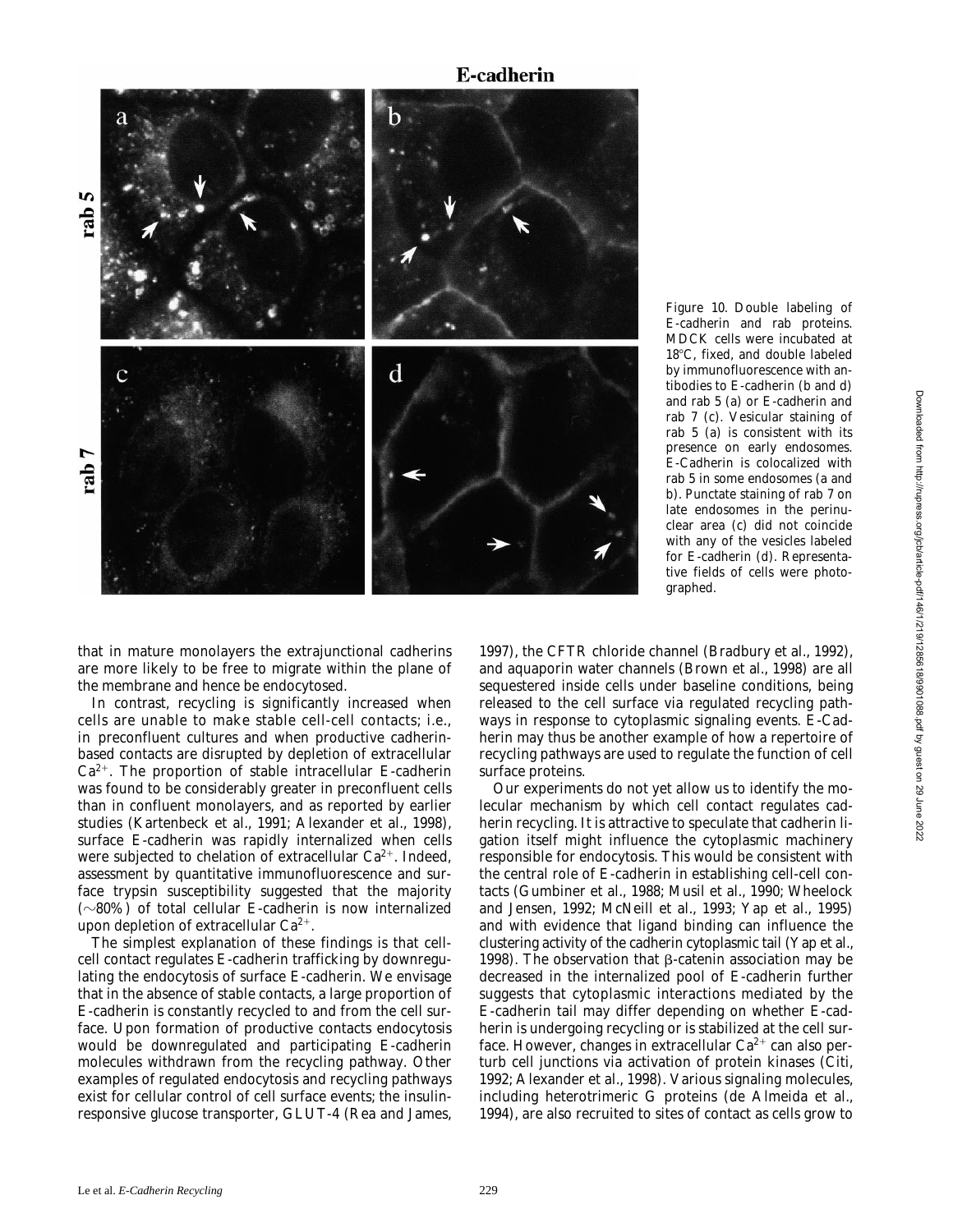

Figure 11. Endocytosis of β-catenin. Confluent MDCK cells treated with  $(+)$  or without  $(-)$  CHX were surface-biotinylated at  $0^{\circ}$ C, biotinylated proteins were collected with streptavidin beads, and the bound fraction was analyzed by SDS-PAGE and immunoblotting. Typically, E-cadherin was detected in this fraction, with  $\beta$ -catenin also present (lane 1). Glutathione stripping (g.s.) immediately after biotinylation completely removed biotin from surface E-cadherin; neither E-cadherin nor  $\beta$ -catenin was then collected on streptavidin beads (lane 2). Surface-biotinylated cells were then incubated at  $18^{\circ}$ C, and after 3 h E-cadherin sequestered in an internal pool after glutathione stripping (lanes 3 and 4) was recovered on streptavidin beads. A small amount of b-catenin was also recovered in the biotinylated internalized fraction suggesting that it too was endocytosed (lanes 3 and 4). The results are representative of three separate experiments.

confluence (Ostman et al., 1994; Gebbink et al., 1995). Contact-dependent regulation of E-cadherin recycling may therefore reflect not only changes in the state of E-cadherin binding but also cytoplasmic signaling events associated with, and/or independent of, the E-cadherin complex itself.

Irrespective of the precise molecular mechanism involved, contact-dependent regulation of recycling has potential implications for understanding the dynamics of E-cadherin expression at the cell surface. For example, contact-dependent inhibition of endocytosis may contribute to the stabilization of E-cadherin expression at the cell surface that has been commonly documented to occur as cells grow to confluence (Shore and Nelson, 1991). This model may also account for the observation that when migrating MDCK cells make nascent productive contacts, cytoplasmic E-cadherin appears to be recruited specifically to the regions of contact (McNeill et al., 1993; Adams et al., 1996; Adams et al., 1998). In light of our findings, it is plausible that this site-specific accumulation of cadherins is due to inhibition of endocytosis and consequent stabilization of cadherins at the cell surface in regions of contact, rather than solely through directed transport to the site of contact.

Regulated cadherin recycling may also act to remodel adhesive contacts in dynamic situations where contacts must be rapidly broken and remade, such as during gastrulation movements or wound healing (Gumbiner, 1992; Miller and McClay, 1997). Thus, we found that when cellular contacts were experimentally disrupted by removal of extracellular  $Ca^{2+}$ , recycling of preexisting surface E-cadherin was sufficient and necessary to restore epithelial monolayers. Even when protein synthesis was blocked by cycloheximide, cells were able to reform stable contacts and monolayers within 1–2 h after restoration of extracellular  $Ca^{2+}$ . Importantly, however, restitution of epithelial integrity was severely compromised when recycling of E-cadherin was blocked with bafilomycin. Therefore, despite the replacement of extracellular  $Ca^{2+}$ , the E-cadherins remaining on the surface of the isolated cells did not suffice to restore stable contacts; instead recycling of endocytosed E-cadherin to the surface was necessary for stable contacts to be reestablished. By extension, in tissues undergoing dynamic remodeling, endocytosis could act to rapidly clear cadherin molecules from regions where adhesion must be reduced or broken, with these endocytosed cadherins then redeployed by the recycling pathway to sites where new contacts are being formed. Indeed, endocytosis of cadherin was observed to accompany some instances of epithelial-to-mesenchymal transformation during sea urchin gastrulation (Miller and McClay, 1997), a context where cell-cell contacts are expected to be undergoing rapid remodeling. Furthermore, integrin recycling has been documented in locomoting neutrophils (Lawson and Maxfield, 1995), suggesting that cadherins may exemplify more general mechanisms for modulating surface adhesive activity.

Cellular proteins may be endocytosed via clathrin-mediated or non–clathrin-mediated pathways. Several lines of evidence in the present study point to a clathrin-dependent pathway for selective E-cadherin recycling: (a) E-cadherin uptake was disrupted by hypotonic shock and  $K^+$  depletion, a maneuver which has been previously used to specifically inhibit clathrin-coated pit uptake of the low density lipoprotein receptor (Larkin et al., 1983) and other receptors; (b) some of the intracellular pool of stable E-cadherin colocalizes with rab 5, a marker which is typically located in early or recycling endosomes of clathrin-mediated trafficking pathways (Chavrier et al., 1990); (c) recycling of surface E-cadherin was significantly reduced by bafilomycin  $A_1$ , which is characteristic of a pH-dependent, clathrin-mediated recycling pathway (Johnson et al., 1993; Presley et al., 1997); and (d) recycling was also inhibited by an 18°C temperature block, which has been observed to inhibit trafficking beyond early or sorting endosomes (Galloway et al., 1983; Dunn et al., 1989; Czekay et al., 1997). In addition, it is interesting to note that the published sequence of mouse E-cadherin contains several signal sequences in its cytoplasmic domain which are known to specify clathrin-coated endocytosis. A di-leucine motif is found in the juxtamembrane region of the mouse E-cadherin cytoplasmic tail at amino acid position 743–744 (SWISS-PROT. accession number PO9803) (Ringwald et al., 1987), 10 amino acids from the predicted border with the transmembrane region. Also a motif (YDSLL) is found at amino acids 829–833 of the cytoplasmic tail. This corresponds to a classical tyrosine-based targeting signal (YXXØ) overlapping with a di-leucine motif. Identical sequences are found in the cytoplasmic tails of human and *Xenopus* E-cadherin. Tyrosine-based signals are required for clathrin-coated pit recruitment (Trowbridge et al., 1993) and di-leucine motifs act as potential endocytic signals (Johnson and Kornfeld, 1992; Letourneur and Klausner, 1992). Although mutation of these sites did not affect exocytic trafficking of E-cadherin (Chen et al., 1999), their roles in endocytosis have not yet been assessed. Taken together these findings suggest that E-cadherin is endocytosed via a clathrin-coated pathway and subsequently re-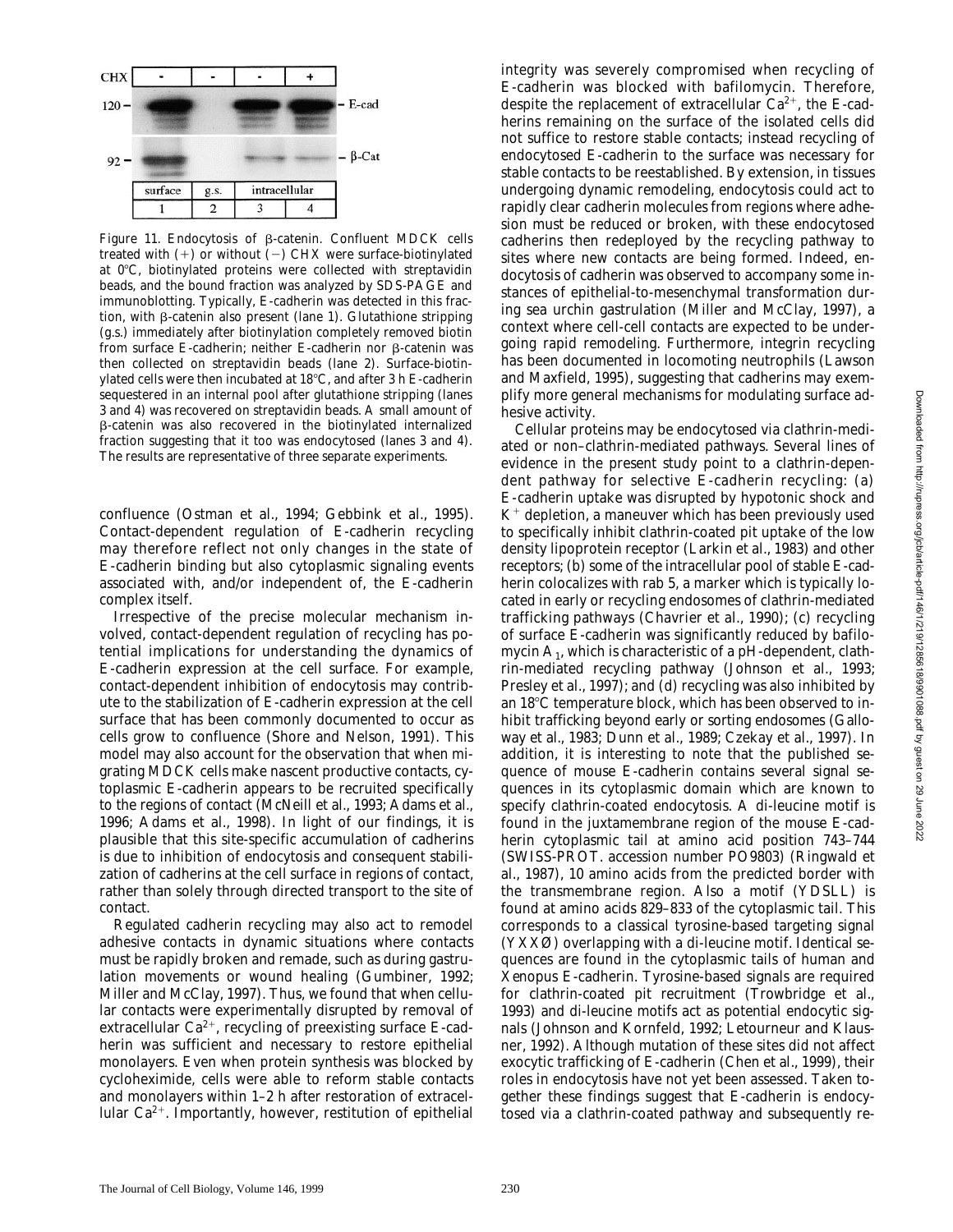cycled to the surface principally via an early endosomal compartment. Immunoelectron microscopy studies are currently underway in our laboratories to definitively confirm this possibility.

In conclusion, our findings identify a post-Golgi recycling pathway for E-cadherin that is regulated by cell-cell contact. Recycling appears to be capable of influencing cadherin expression and, by implication, adhesive function, at the cell surface in both stable cell monolayers and during dynamic remodeling. Such a pathway has broad functional implications. Recycling could be utilized, or corrupted, to alter adhesion and tissue patterning during development or in tumorigenesis. Internalization of E-cadherin may also be relevant to its pathogenetic role as a cell surface receptor for cellular invasion by *Listeria monocytogenes* (Mengaud et al., 1996), a pathway which has yet to be fully elucidated. Understanding the cellular pathway for cadherin recycling and its regulation is therefore likely to provide important insights into the morphogenetic mechanisms of cadherins in development and disease.

We thank Mr. Darren Brown and Mr. Colin Macqueen for their assistance in microscopy, Dr. Rob Parton for helpful discussions, Mr. Danny Thomas and Ms. Rowan Allison for their technical support, and Drs. Warren Gallin and Mike Caplan for kind gifts of antibodies.

This work was supported by grants from the National Health and Medical Research Council (J.L. Stow and A.S. Yap) and by the Royal Australasian College of Physicians (A.S. Yap). J.L. Stow is a Wellcome Trust Senior Medical Research Fellow.

Submitted: 22 January 1999 Revised: 27 April 1999 Accepted: 2 June 1999

#### *References*

- Adams, C.L., W.J. Nelson, and S.J. Smith. 1996. Quantitative analysis of cadherin-catenin-actin reorganization during development of cell-cell adhesion. *J. Cell Biol.* 135:1899–1911.
- Adams, C.L., Y.T. Chen, S.J. Smith, and W.J. Nelson. 1998. Mechanisms of epithelial cell-cell adhesion and cell compaction revealed by high-resolution tracking of E-cadherin–green fluorescent protein. *J. Cell Biol.* 142:1105– 1119.
- Alexander, J.S., S.A. Jackson, E. Chaney, C.G. Kevil, and F.R. Haselton. 1998. The role of cadherin endocytosis in endothelial barrier regulation: involvement of protein kinase C and actin-cadherin interactions. *Inflammation.* 22: 419–433.
- Angres, B., A. Barth, and W.J. Nelson. 1996. Mechanism for transition from initial to stable cell-cell adhesion: kinetic analysis of E-cadherin-mediated adhesion using a quantitative adhesion assay. *J. Cell Biol.* 134:549–557.
- Bradbury, N.A., T. Jilling, G. Berta, E.J. Sorscher, R.J. Bridges, and K.L. Kirk. 1992. Regulation of plasma membrane recycling by CFTR. *Science.* 256: 530–532.
- Brieher, W.M., and B.M. Gumbiner. 1994. Regulation of C-cadherin function during activin induced morphogenesis of *Xenopus* animal caps. *J. Cell Biol.* 126:519–527.
- Brown, D., T. Katsura, and C.E. Gustafson. 1998. Cellular mechanisms of aquaporin trafficking. *Am. J. Physiol.* 275:F328–F331.
- Chavrier, P., R.G. Parton, H.P. Hauri, K. Simons, and M. Zerial. 1990. Localization of low molecular weight GTP binding proteins to exocytic and endocytic compartments. *Cell.* 62:317–329.
- Chen, Y.T., D.B. Stewart, and W.J. Nelson. 1999. Coupling assembly of the E-cadherin/beta-catenin complex to efficient endoplasmic reticulum exit and basal-lateral membrane targeting of E-cadherin in polarized MDCK cells. *J. Cell Biol.* 144:687–699.
- Citi, S. 1992. Protein kinase inhibitors prevent junction dissociation induced by low extracellular calcium in MDCK epithelial cells. *J. Cell Biol.* 117:169–178.
- Czekay, R.P., R.A. Orlando, L. Woodward, M. Lundstrom, and M.G. Farquhar. 1997. Endocytic trafficking of megalin/RAP complexes: dissociation of the complexes in late endosomes. *Mol. Biol. Cell.* 8:517–532.
- de Almeida, J.B., E.J. Holtzman, P. Peters, L. Ercolani, D.A. Ausiello, and J.L. Stow. 1994. Targeting of chimeric Gai proteins to specific membrane domains. *J. Cell Sci.* 107:507–515.
- Duden, R., and W.W. Franke. 1988. Organization of desmosomal plaque proteins in cells growing at low calcium concentrations. *J. Cell Biol.* 107:1049–

1063.

- Dunn, K.W., T.E. McGraw, and F.R. Maxfield. 1989. Iterative fractionation of recycling receptors from lysosomally destined ligands in an early sorting endosome. *J. Cell Biol.* 109:3303–3314.
- Galloway, C.J., G.E. Dean, M. Marsh, G. Rudnick, and I. Mellman. 1983. Acidification of macrophage and fibroblast endocytic vesicles in vitro. *Proc. Natl. Acad. Sci. USA.* 80:3334–3338.
- Gebbink, M.F., G.C. Zondag, G.M. Koningstein, E. Feiken, R.W. Wubbolts, and W.H. Moolenaar. 1995. Cell surface expression of receptor protein tyrosine phosphatase RPTP mu is regulated by cell-cell contact. *J. Cell Biol.* 131:251–260.
- Gottardi, C.J., L.A. Dunbar, and M.J. Caplan. 1995. Biotinylation and assessment of membrane polarity: caveats and methodological concerns. *Am. J. Physiol.* 268:F285–F295.
- Graeve, L., K. Drickamer, and E. Rodriguez-Boulan. 1989. Functional expression of the chicken liver asialoglycoprotein receptor in the basolateral surface of MDCK cells. *J. Cell Biol.* 109:2809–2816.
- Grindstaff, K.K., R.L. Bacallao, and W.J. Nelson. 1998. Apiconuclear organization of microtubules does not specify protein delivery from the trans-Golgi network to different membrane domains in polarized epithelial cells. *Mol. Biol. Cell.* 9:685–699.
- Gumbiner, B., B. Stevenson, and A. Grimaldi. 1988. The role of the cell adhesion molecule uvomorulin in the formation and maintainance of the epithelial junctional complex. *J. Cell Biol.* 107:1575–1587.
- Gumbiner, B.M. 1992. Epithelial morphogenesis. *Cell.* 69:385–387.
- Hermiston, M.L., and J.I. Gordon. 1995. In vivo analysis of cadherin function in the mouse intestinal epithelium: essential roles in adhesion, maintainance of differentiation, and regulation of programmed cell death. *J. Cell Biol.* 129: 489–506.
- Hermiston, M.L., M.H. Wong, and J.I. Gordon. 1996. Forced expression of E-cadherin in the mouse intestinal epithelium slows cell migration and provides evidence for nonautonomous regulation of cell fate in a self-renewing system. *Genes Dev.* 10:985–996.
- Johnson, K.F., and S. Kornfeld. 1992. A His-Leu-Leu sequence near the carboxyl terminus of the cytoplasmic domain of the cation-dependent mannose 6-phosphate receptor is necessary for the lysosomal enzyme sorting function. *J. Biol. Chem.* 267:17110–17115.
- Johnson, L.S., K.W. Dunn, B. Pytowski, and T.E. McGraw. 1993. Endosome acidification and receptor trafficking: bafilomycin A1 slows receptor externalization by a mechanism involving the receptor's internalization motif. *Mol. Biol. Cell.* 4:1251–1266.
- Kartenbeck, J., E. Schmid, W.W. Franke, and B. Geiger. 1982. Different modes of internalization of proteins associated with adherens junctions and desmosomes: experimental separation of lateral contacts induces endocytosis of desmosomal plaque material. *EMBO (Eur. Mol. Biol. Organ.) J.* 1:725–732.
- Kartenbeck, J., M. Schmelz, W.W. Franke, and B. Geiger. 1991. Endocytosis of junctional acadherins in bovine kidney epithelial (MBCK) cells cultured in low Ca2+ ion medium. *J. Cell Biol.* 113:881-892.
- Kemler, R., M. Ozawa, and M. Ringwald. 1989. Calcium-dependent cell adhesion molecules. *Curr. Opin. Cell. Biol.* 1:892–897.
- Larkin, J.M., M.S. Brown, J.L. Goldstein, and R.G.W. Anderson. 1983. Depletion of intracellular potassium arrests coated pit formation and receptormediated endocytosis in fibroblasts. *Cell.* 33:273–285.
- Lawson, M.A., and F.R. Maxfield. 1995.  $Ca(2+)$  and calcineurin-dependent recycling of an integrin to the front of migrating neutrophils. *Nature.* 377:75–79.
- Letourneur, F., and R.D. Klausner. 1992. A novel di-leucine motif and a tyrosine-based motif independently mediate lysosomal targeting and endocytosis of CD3 chains. *Cell.* 69:1143–1157.
- Lever, J.E. 1979. Inducers of mammalian cell differentiation stimulate dome formation in a differentiated kidney epithelial cell line (MDCK). *Proc. Natl. Acad. Sci. USA.* 76:1323–1327.
- Levine, E., C.H. Lee, C. Kintner, and B.M. Gumbiner. 1994. Selective disruption of E-cadherin function in early *Xenopus* embryos by a dominant negative mutant. *Development.* 120:901–909.
- Mays, R.W., K.A. Siemers, B.A. Fritz, A.W. Lowe, A.W. van Meer, and W.J. Nelson. 1995. Hierarchy of mechanisms involved in generating Na/K-ATPase polarity in MDCK epithelial cells. *J. Cell Biol.* 130:1105–1115.
- McCrea, P.D., and B.M. Gumbiner. 1991. Purification of a 92-kDa cytoplasmic protein tightly associated with the cell-cell adhesion molecule E-cadherin (uvomorulin). Characterization and extractability of the protein complex from the cell cytostructure. *J. Biol. Chem.* 266:4514–4520.
- McNeill, H., T.A. Ryan, S.J. Smith, and W.J. Nelson. 1993. Spatial and temporal dissection of immediate and early events following cadherin-mediated epithelial cell adhesion. *J. Cell Biol.* 120:1217–1226.
- Mengaud, J., H. Ohayon, P. Gounon, R.-M. Mege, and P. Cossart. 1996. E-cadherin is the receptor for internalin, a surface protein required for entry of *L. monocytogenes* into epithelial cells. *Cell.* 84:923–932.
- Miller, J.R., and D.R. McClay. 1997. Characterization of the role of cadherin in regulating cell adhesion during sea urchin development. *Dev. Biol.* 192:323–339.
- Musil, L.S., B.A. Cunningham, G.M. Edelman, and D.A. Goodenough. 1990. Differential phosphorylation of the gap junction protein connexin43 in junctional communication-competent and -deficient cell lines. *J. Cell Biol.* 111: 2077–2088.
- Myat, M.M., S. Chang, E. Rodriguez-Boulan, and A. Aderem. 1998. Identification of the basolateral targeting determinant of a peripheral membrane pro-